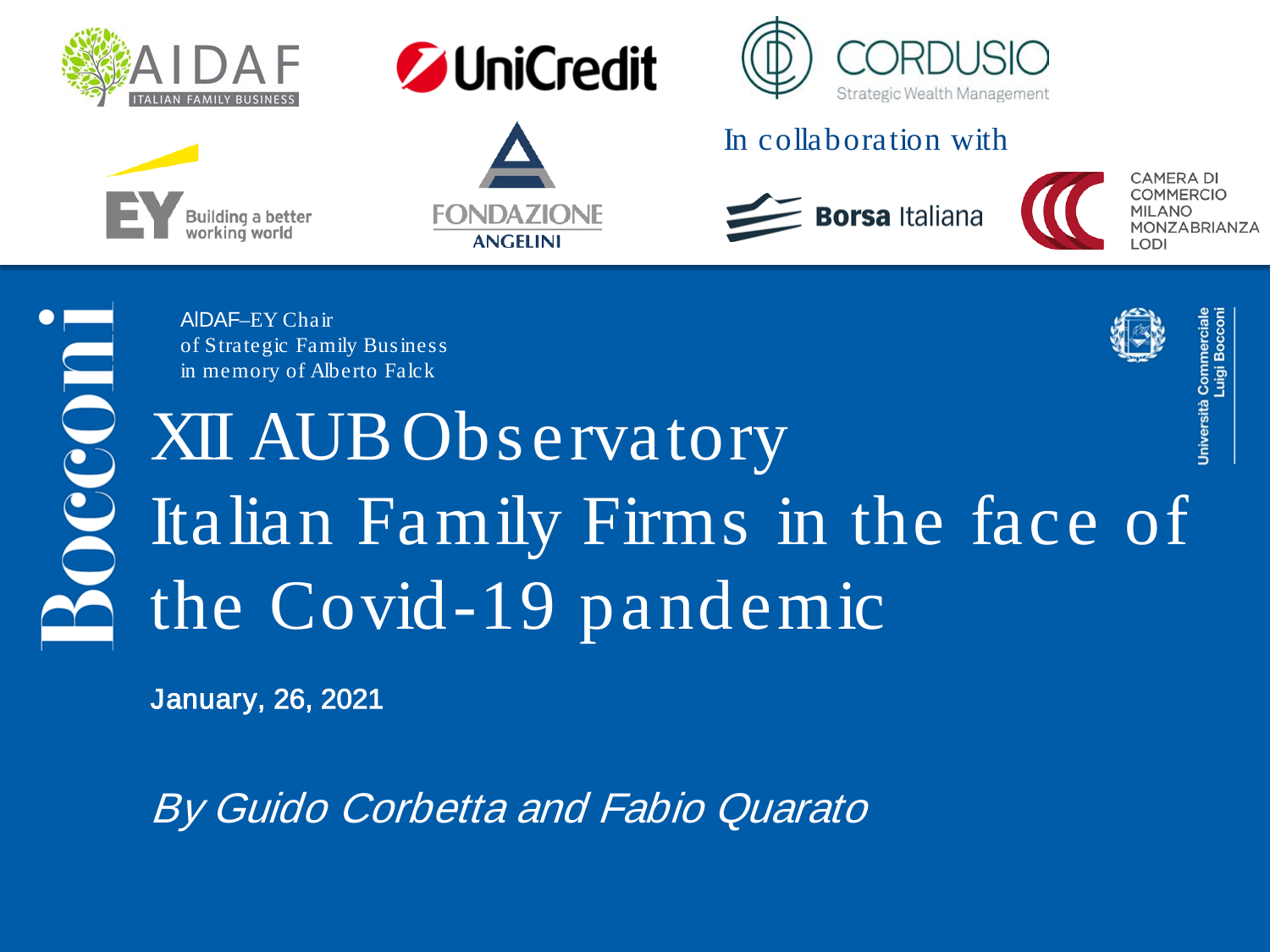Observatory AUB numbers on media:

- 81 **Quotes (citations) in newspapers and journals** AIDAF-EY chair numbers on Linkedin:
- 1.350 **New followers**
- 130 **Published posts**
- 179.000 **Post views**

Bocconi

2.813 **Single visits to the linkedin page**

**Dati aggiornati al 18/01/2021**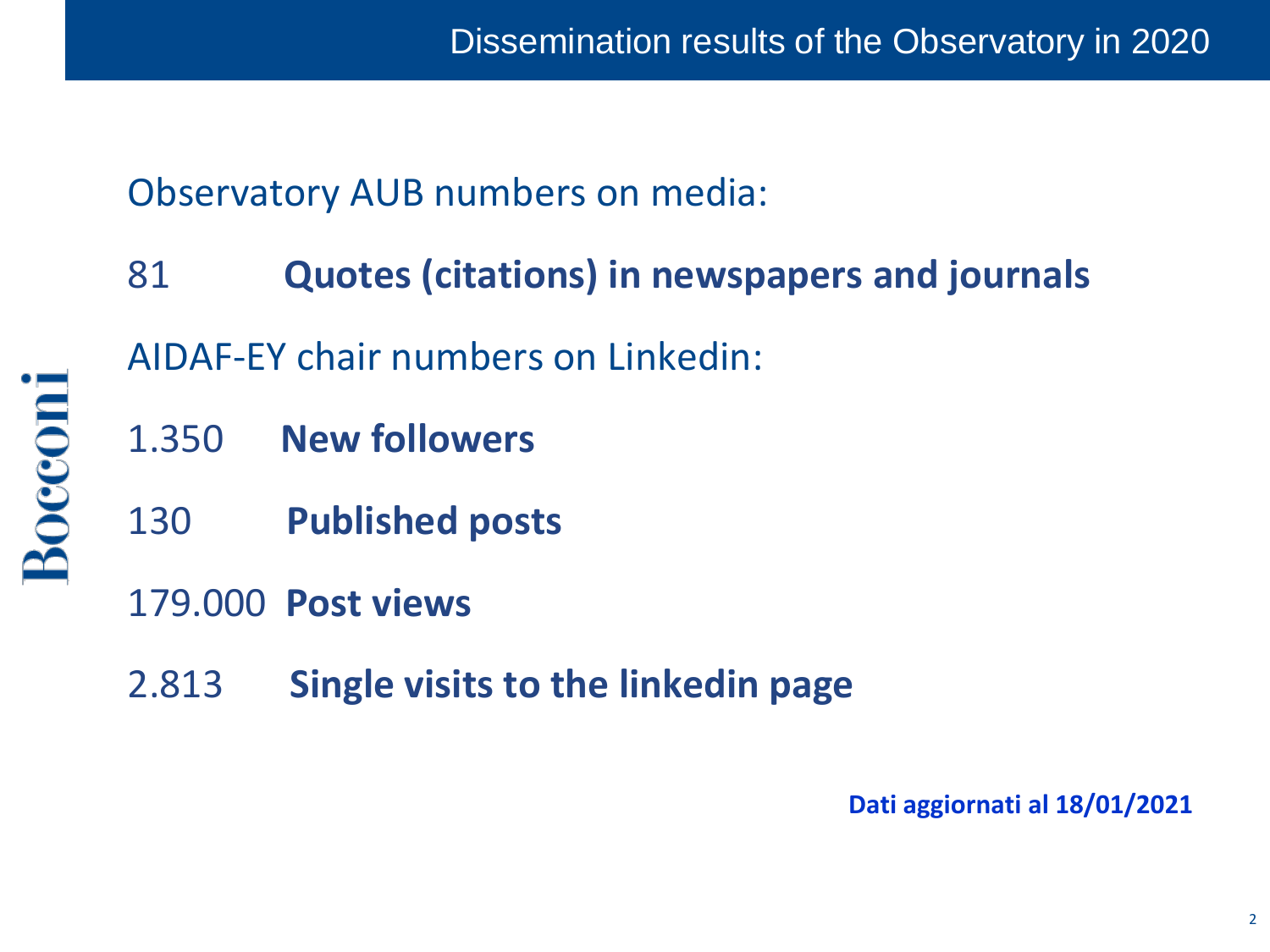- **I. The population of firms, growth and profitability**
- **II. A comparison between the first 1.000 groups of France, Germany, Italy and Spain**
- **III. The financial strength of Italian family firms at the beginning of 2020**
- **IV. The impact of economic and financial situations on Italian family firms' performance**
- **V. The reaction of listed companies throughout 2020**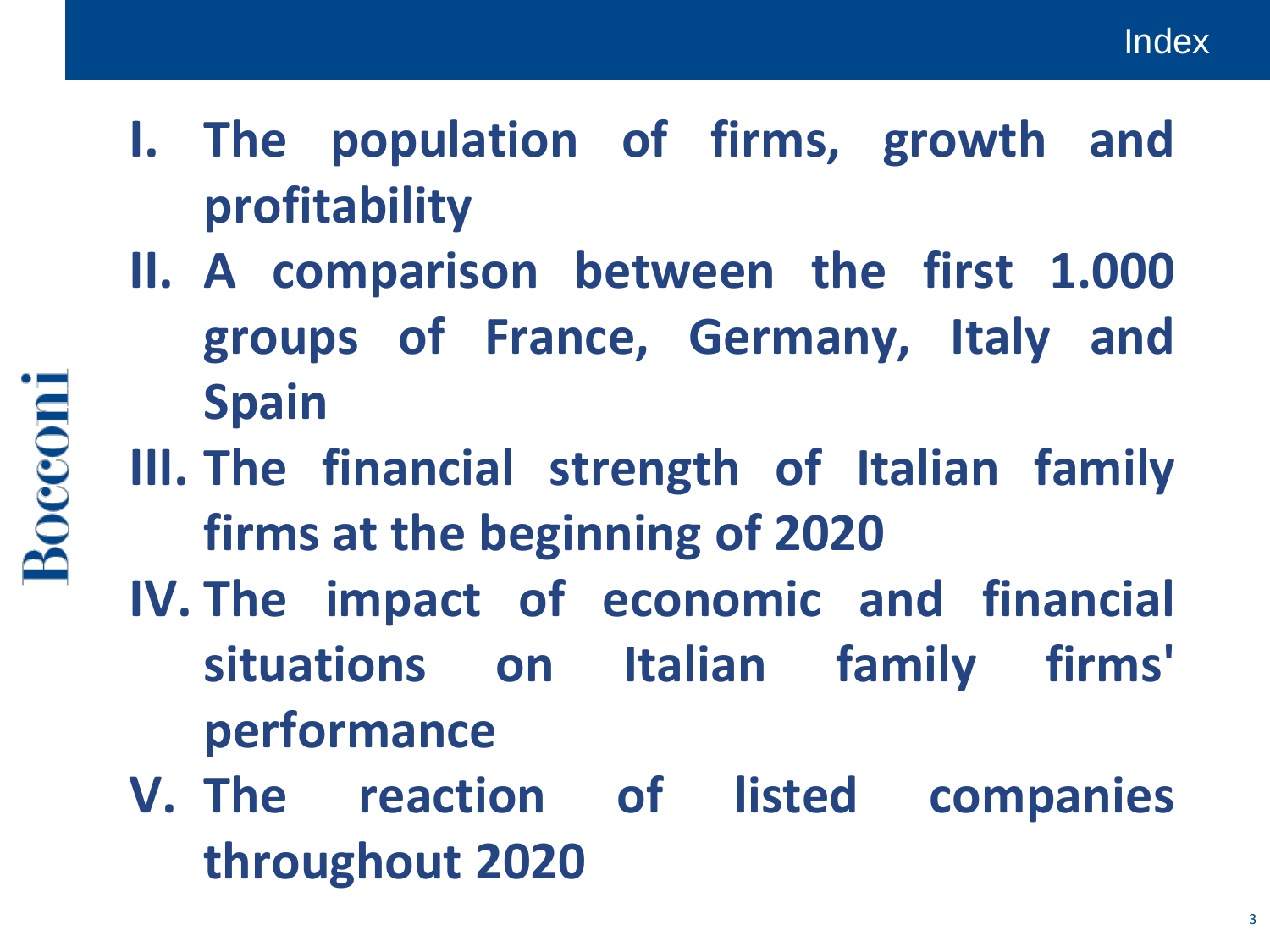# The population of firms, growth and profitability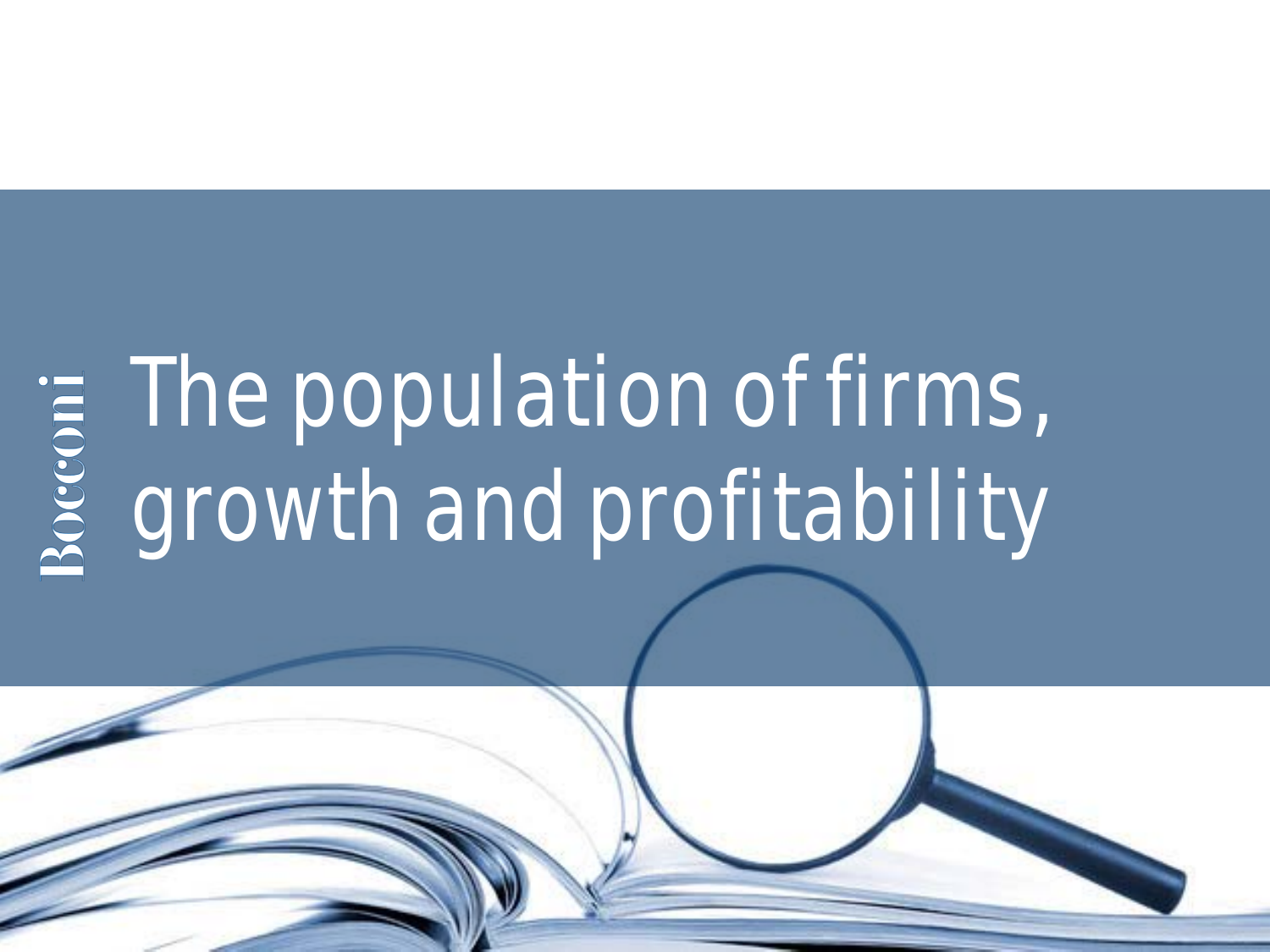# The family firms of XII AUB edition are equal to the 65,6% of Italian firms' population with revenues > 20 mln  $\epsilon$

| <b>OWNERSHIP</b>                                                       | Small *        |               | Medium-Large** |               | <b>Total</b>   |               |  |
|------------------------------------------------------------------------|----------------|---------------|----------------|---------------|----------------|---------------|--|
| <b>STRUCTURE</b>                                                       | <b>N</b>       | $\frac{9}{6}$ | $\overline{N}$ | $\frac{9}{6}$ | $\overline{N}$ | $\frac{9}{6}$ |  |
| <b>Family firms</b>                                                    | 6,721          | 69,1%         | 5,086          | 61.6%         | 11,807         | 65.6%         |  |
| <b>Branches of foreign</b><br>companies                                | 1,402          | 14.5%         | 1,809          | 21.8%         | 3,211          | 17.8%         |  |
| <b>Cooperatives and Consortia</b>                                      | 549            | 5.6%          | 402            | 4.9%          | 951            | 5.3%          |  |
| <b>Coalitions</b>                                                      | 563            | 5.8%          | 305            | 3.7%          | 868            | 4.8%          |  |
| <b>State/Local authorities</b>                                         | 264            | 2.7%          | 335            | 4.1%          | 599            | 3.3%          |  |
| <b>Controlled by Investment</b><br><b>Fund / Private Equity (P.E.)</b> | 167            | 1.7%          | 237            | 2.9%          | 404            | 2.4%          |  |
| <b>Controlled by Banks /</b><br><b>Insurance</b>                       | 41             | 0.4%          | 69             | 0.8%          | 110            | 0.6%          |  |
| <b>Controlled by Foundation</b>                                        | 13             | 0.1%          | 6              | 0.1%          | 19             | 0.1%          |  |
| <b>Public companies</b>                                                | $\overline{7}$ | 0.1%          | 6              | 0.1%          | 13             | 0.1%          |  |
| Total                                                                  | 9,727          | 100.0%        | 8,255          | <b>100.0%</b> | 17,982         | 100.0%        |  |

(\*) Small: firms with revenues between 20 and 50 mln at the end of 2018 (source: Aida).

**Bocconi** 

(\*\*) Medium-Large: firms with revenues exceeding 50 mln at the end of 2018 (source: Aida).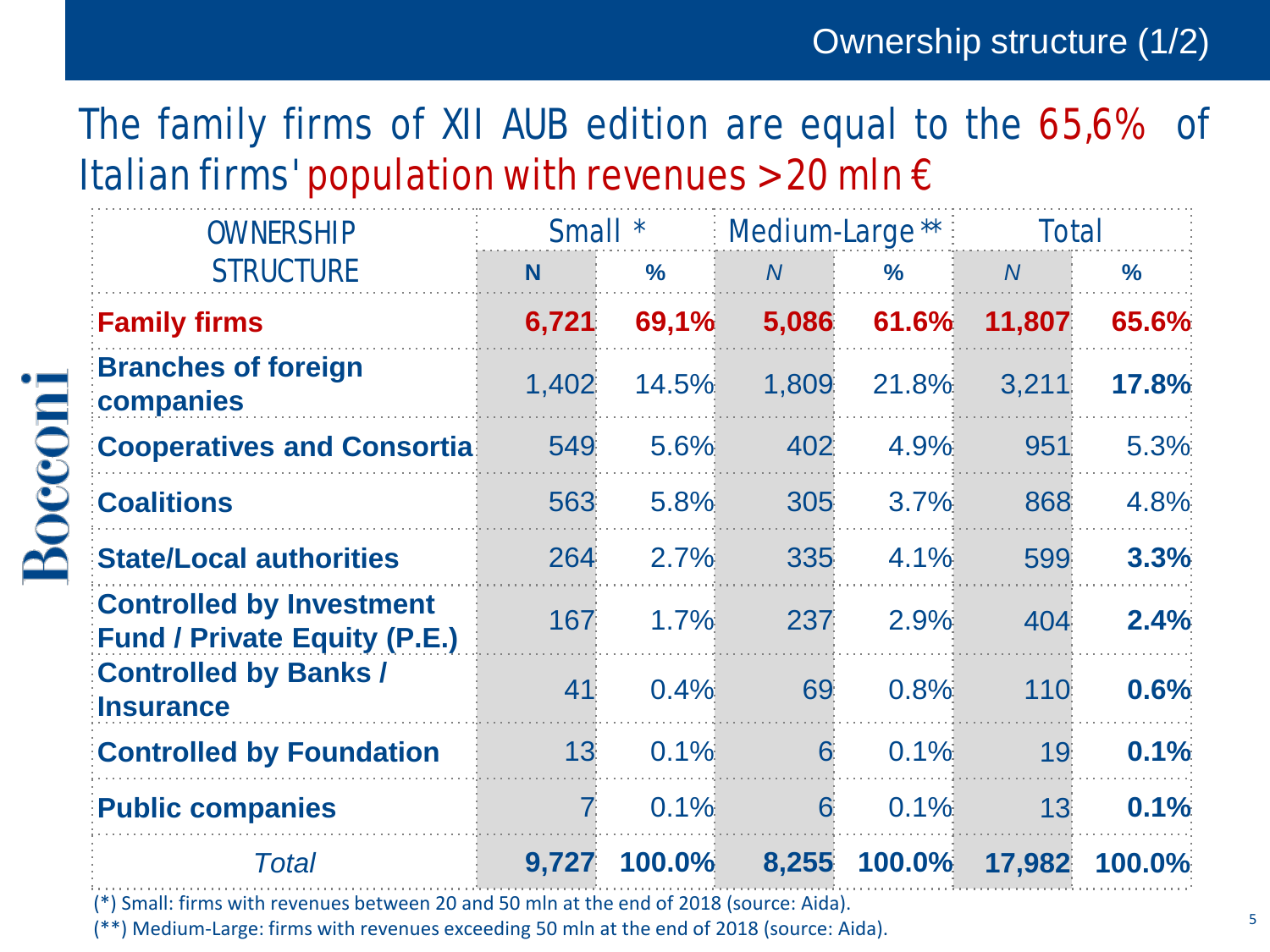### Family firms with revenues exceeding 50 mln increased from 4.251 of I Edition to 5.086 of XII Edition

| <b>OWNERSHIP</b>                              | 2007  |               |                | 2009          |                | 2011          |                | 2014          |                | 2018          |
|-----------------------------------------------|-------|---------------|----------------|---------------|----------------|---------------|----------------|---------------|----------------|---------------|
| <b>STRUCTURE</b>                              | N     | $\frac{0}{0}$ | $\overline{N}$ | $\frac{0}{0}$ | $\overline{N}$ | $\frac{0}{0}$ | $\overline{N}$ | $\frac{0}{0}$ | $\overline{N}$ | $\frac{9}{6}$ |
| <b>Family firms</b>                           | 4,251 | 55,5%         | 3,893          | 57,1%         | 4,249          | 58,0%         | 4,242          | 59,2%         | 5,086          | 61,6%         |
| <b>Branches of</b><br>foreign companies       | 1,817 | 23,7%         | 1,449          | 21,3%         | 1,544          | 21,1%         | 1,494          | 20,9%         | 1,809          | 21,9%         |
| <b>Coalitions</b>                             | 694   | 9,0%          | 596            | 8,7%          | 609            | 8,3%          | 476            | 6,6%          | 305            | 3,7%          |
| <b>Cooperatives and</b><br><b>Consortia</b>   | 423   | 5,6%          | 396            | 5,8%          | 407            | 5,6%          | 382            | 5,3%          | 402            | 4,9%          |
| <b>State/Local authorities</b>                | 397   | 5,2%          | 349            | 5,1%          | 359            | 4,9%          | 347            | 4,8%          | 335            | 4,1%          |
| <b>Controlled by Private</b><br>Equity (P.E.) |       |               | 93             | 1,4%          | 117            | 1,6%          | 158            | 2,2%          | 237            | 2,9%          |
| <b>Other ownership</b><br>structure*          | 81    | 1,0%          | 40             | 0,6%          | 35             | 0,5%          | 64             | 0,9%          | 81             | 1,0%          |
| <b>Total</b>                                  | 7,663 | 100%          | 6,816          | 100%          | 7,320          | 100%          | 7,163          | 100%          | 8,255          | 100%          |

(\*) Other ownership structure: Controlled by Banks/Insurance, controlled by foundations, public companies

Bocconi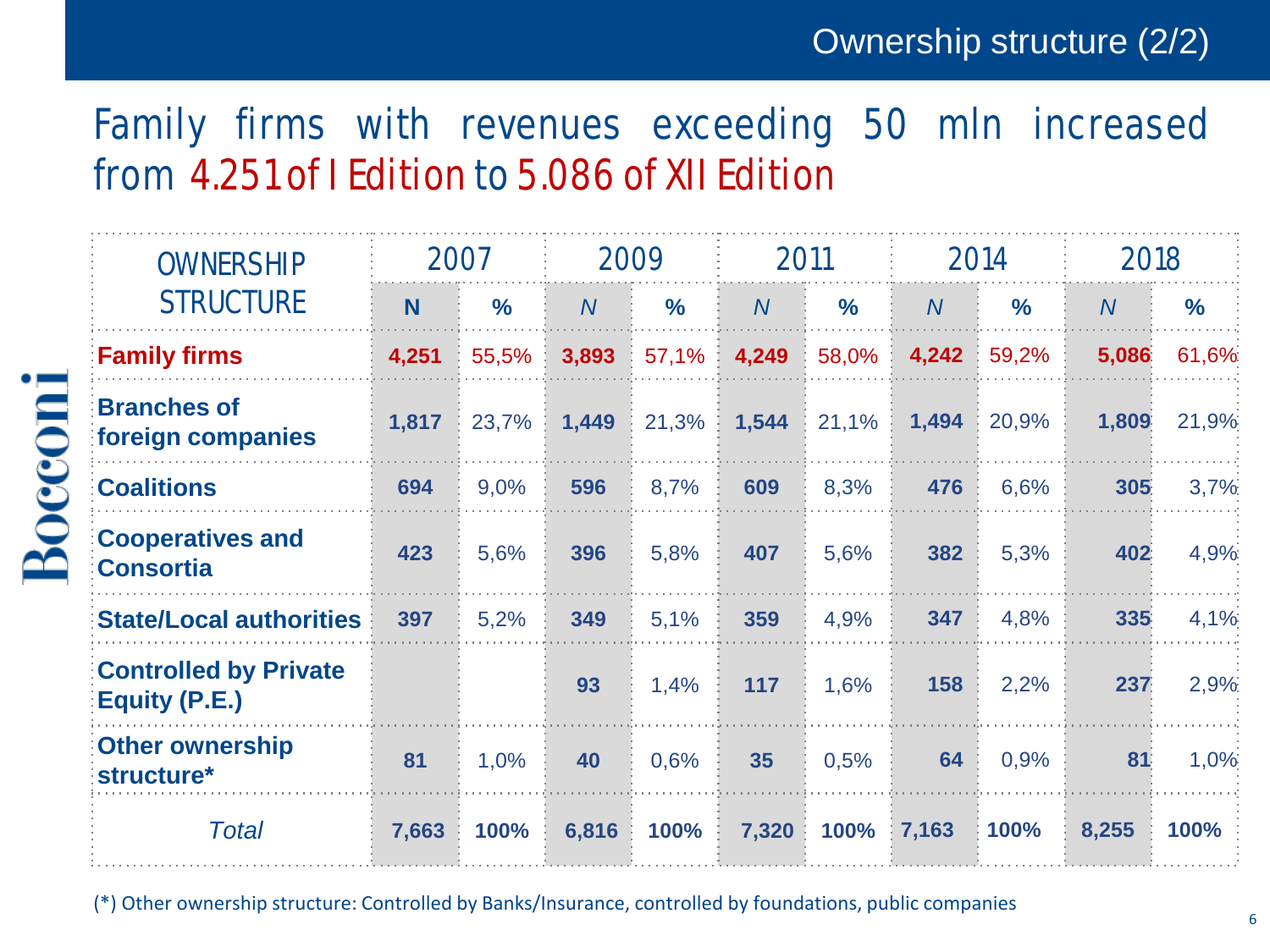### A good revenues growth rate of family firms

# From 2010 growth rate of family firms has been higher than nonfamily firms



| <b>Ownership structure</b>              | 2010 | 2011  | 2012  | 2013  | 2014  | 2015  | 2016  | 2017  | 2018  | 2019  |
|-----------------------------------------|------|-------|-------|-------|-------|-------|-------|-------|-------|-------|
| <b>State/Local authorities</b>          | 100  | 105,0 | 110,2 | 113,5 | 114,4 | 116,7 | 117,9 | 123,8 | 130,0 | 135,2 |
| <b>Controlled by PE</b>                 | 100  | 116,0 | 120,6 | 129,0 | 139,4 | 151,9 | 165,6 | 182,2 | 200,4 | 214,4 |
| <b>Family firms AUB</b>                 | 100  | 112,0 | 114,2 | 120,0 | 128,3 | 139,9 | 149,7 | 166,2 | 179,5 | 181,2 |
| <b>Branches of foreign</b><br>companies | 100  | 110,6 | 112,8 | 117,3 | 124,3 | 133,0 | 142,3 | 156,6 | 167,5 | 170,9 |
| <b>Coalitions</b>                       | 100  | 110,0 | 115,5 | 123,5 | 133,4 | 145,4 | 160,0 | 176,0 | 193,6 | 197,5 |
| <b>Cooperatives and consortia</b>       | 100  | 110,8 | 117,5 | 125,7 | 132,0 | 141,2 | 149,7 | 161,7 | 171,4 | 173,1 |

(\*) Compound growth on a 100 basis (year 2010), computed on sales revenues (source: Aida)

Boccom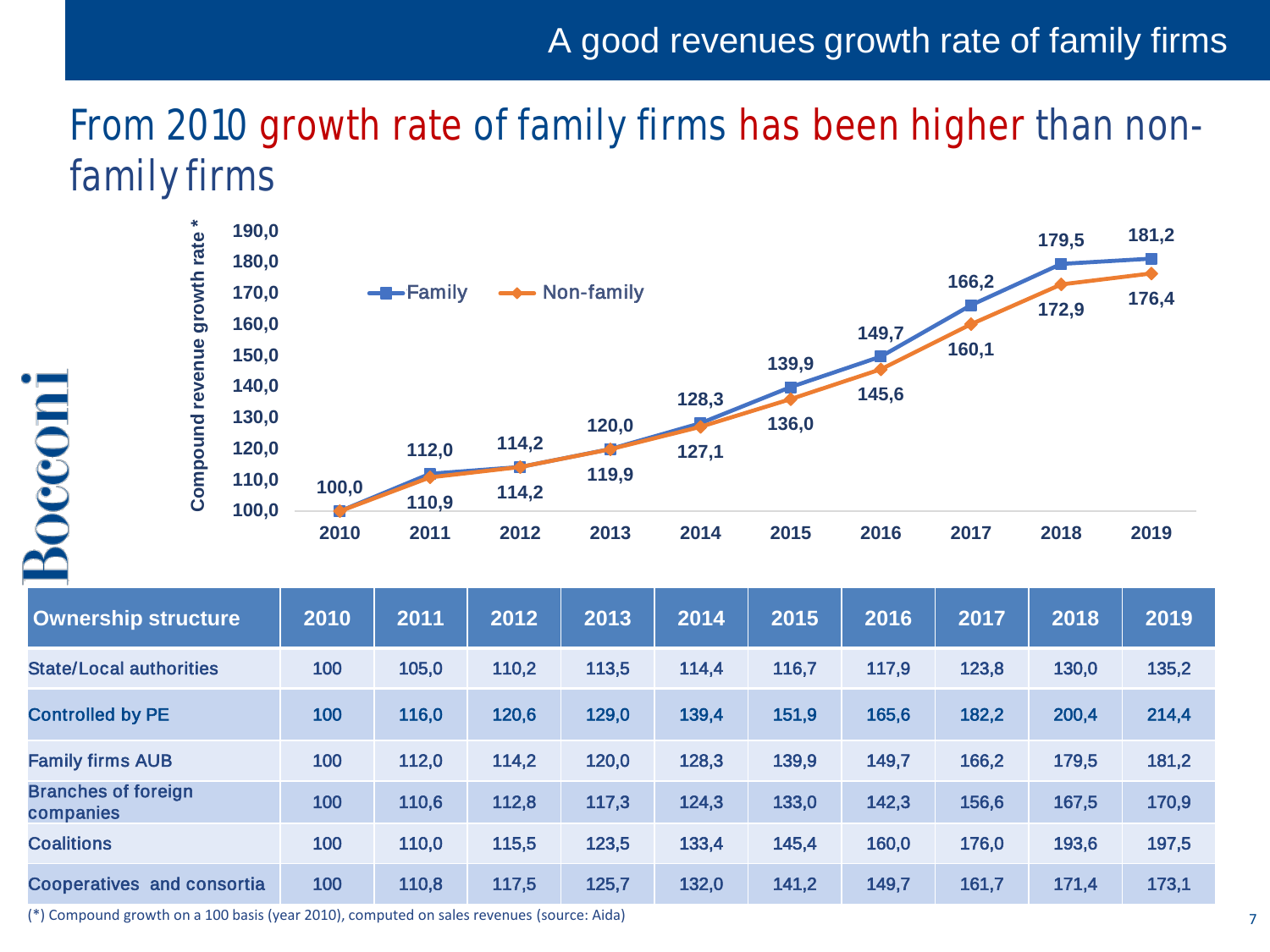### Positive results on operating profitability, but lower than 2017

### From 2017 ROI of family firms has decreased more than 9%



| <b>Ownership structure</b>              | 2010 | 2011 | 2012 | 2013 | 2014 | 2015 | 2016 | 2017 | 2018 | 2019 |
|-----------------------------------------|------|------|------|------|------|------|------|------|------|------|
| <b>State/Local authorities</b>          | 5,7  | 5,3  | 4,2  | 5,4  | 6,5  | 6,5  | 7,0  | 7,2  | 6,7  | 6,3  |
| <b>Controlled by PE</b>                 | 7,9  | 8,0  | 6,6  | 7,1  | 7,3  | 7,7  | 6,8  | 6,5  | 5,7  | 5,3  |
| <b>Family firms AUB</b>                 | 8,3  | 8,2  | 7,3  | 7,9  | 8,7  | 9,1  | 9,7  | 9,7  | 9,3  | 8,8  |
| <b>Branches of foreign</b><br>companies | 7,6  | 7,6  | 7,3  | 7,7  | 8,1  | 9,0  | 9,6  | 10,1 | 9,9  | 9,5  |
| <b>Coalitions</b>                       | 8,1  | 8,2  | 7,1  | 7,9  | 8,7  | 8,7  | 9,3  | 9,2  | 9,4  | 9,2  |
| <b>Cooperatives and Consortia</b>       | 3,9  | 4,4  | 3,8  | 4,3  | 4,3  | 4,1  | 4,2  | 4,0  | 3,8  | 3,4  |

(\*) ROI: return on investment (Source: Aida)

Boccom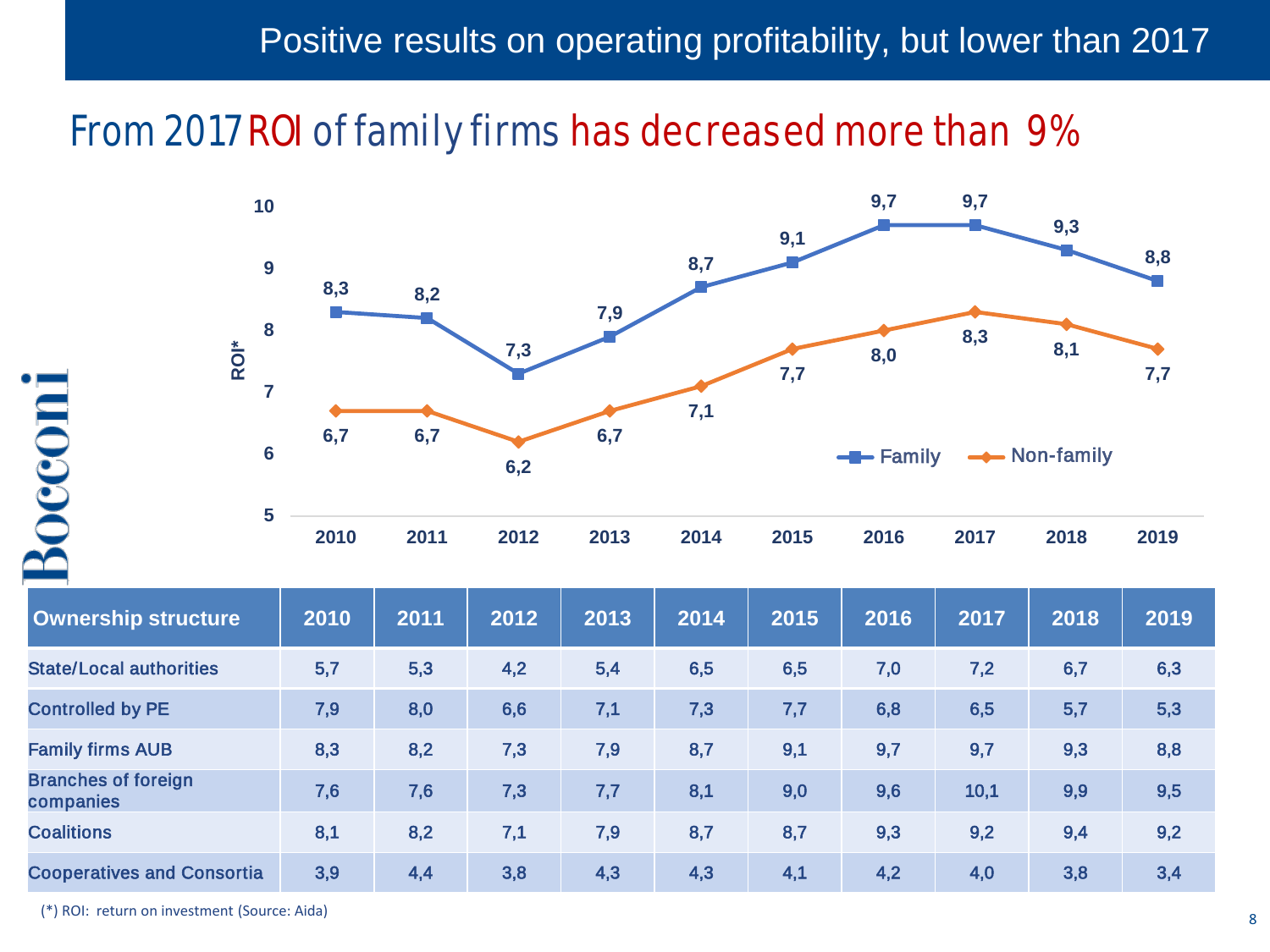# A comparison between the first 1.000 groups of France, Germany, Italy and Spain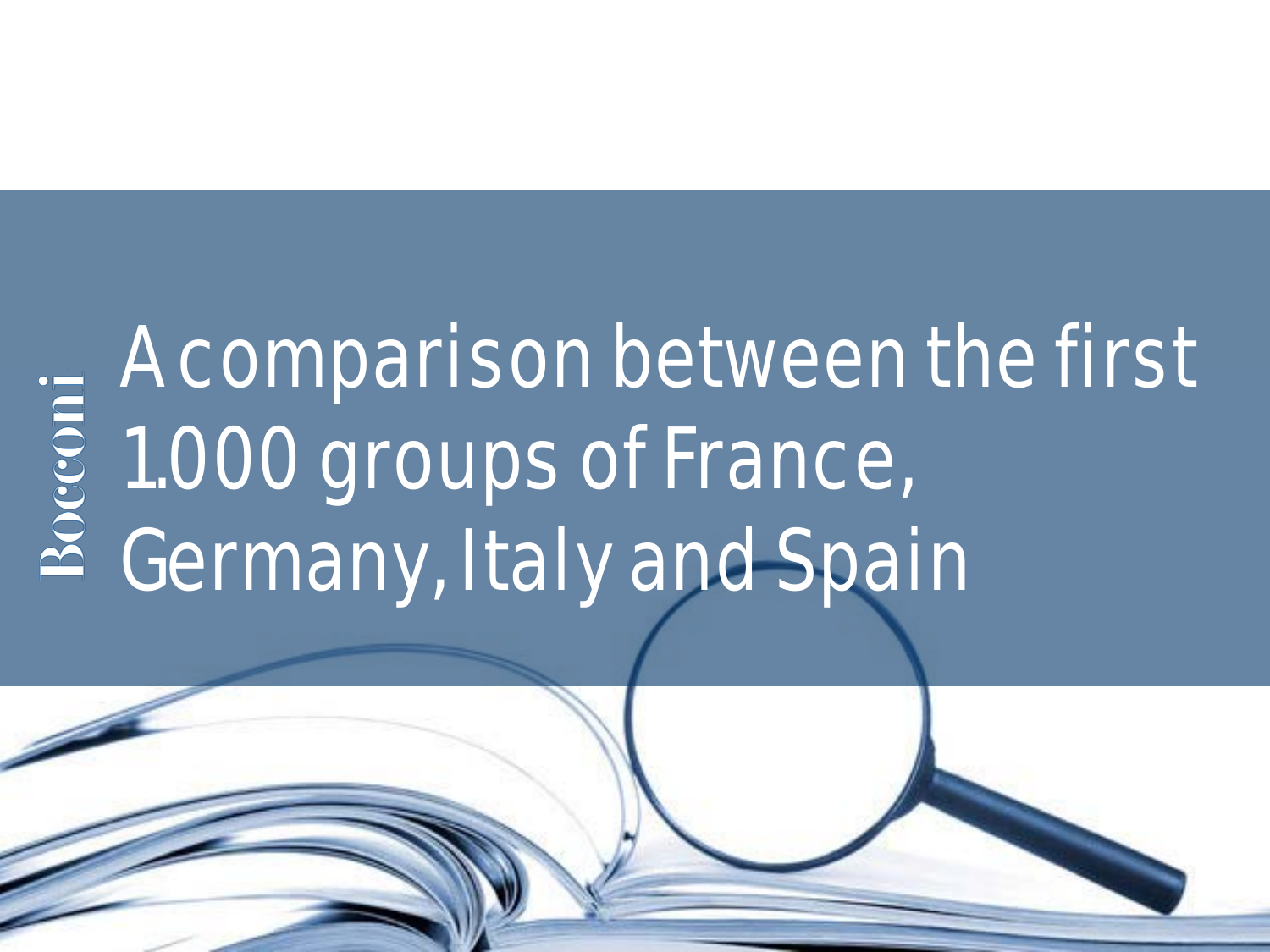# Family firms are important players in the economic system of all countries.

| <b>:OWNERSHIP STRUCTURE:</b>                     | <b>FRANCE</b>  |               | <b>GERMANY</b> |               | <b>ITALY</b> |       | <b>SPAIN</b>   |               |
|--------------------------------------------------|----------------|---------------|----------------|---------------|--------------|-------|----------------|---------------|
|                                                  | $\overline{N}$ | $\frac{9}{6}$ | $\overline{N}$ | $\frac{0}{0}$ | N.           | $\%$  | $\overline{N}$ | $\frac{6}{6}$ |
| <b>Family firms</b>                              | 283            | 28,3%         | 395            | 39,5%         | 437          | 43,7% | 354            | 35,4%         |
| <b>Branches of foreign</b><br>companies          | 343            | 34,3%         | 306            | 30,6%         | 376          | 37,6% | 367            | 36,7%         |
| <b>State/Local authorities</b>                   | 73             | 7,3%          | 83             | 8,3%          | 48           | 4,8%  | 35             | 3,5%          |
| <b>Cooperatives and</b><br><b>Consortia</b>      | 102            | 10,2%         | 39             | 3,9%          | 62           | 6,2%  | 42             | 4,2%          |
| <b>Coalitions</b>                                | 55             | 5,5%          | 63             | 6,3%          | 30           | 3,0%  | 105            | 10,5%         |
| <b>Controlled by</b><br>investment Fund          | 59             | 5,9%          | 12             | 1,2%          | 31           | 3,1%  | 33             | 3,3%          |
| <b>Controlled by Banks /</b><br><b>Insurance</b> | 25             | 2,5%          | 14             | 1,4%          | 12           | 1,2%  | 18             | 1,8%          |
| <b>Public Company</b>                            | 57             | 5,7%          | 34             | 3,4%          | 1            | 0,1%  | 31             | 3,1%          |
| <b>Foundations</b>                               | $\overline{3}$ | 0,3%          | 54             | 5,4%          | $\mathbf{2}$ | 0,2%  | 15             | 1,5%          |
| <b>Total</b>                                     | 1000*          | 100,0%        | 1000*          | 100,0% 1000*  |              | 100%  | 1000*          | 100,0%        |

\* First 1000 firms, family and non-family ones, for sales revenue in 2018 for each country

**Bocconi**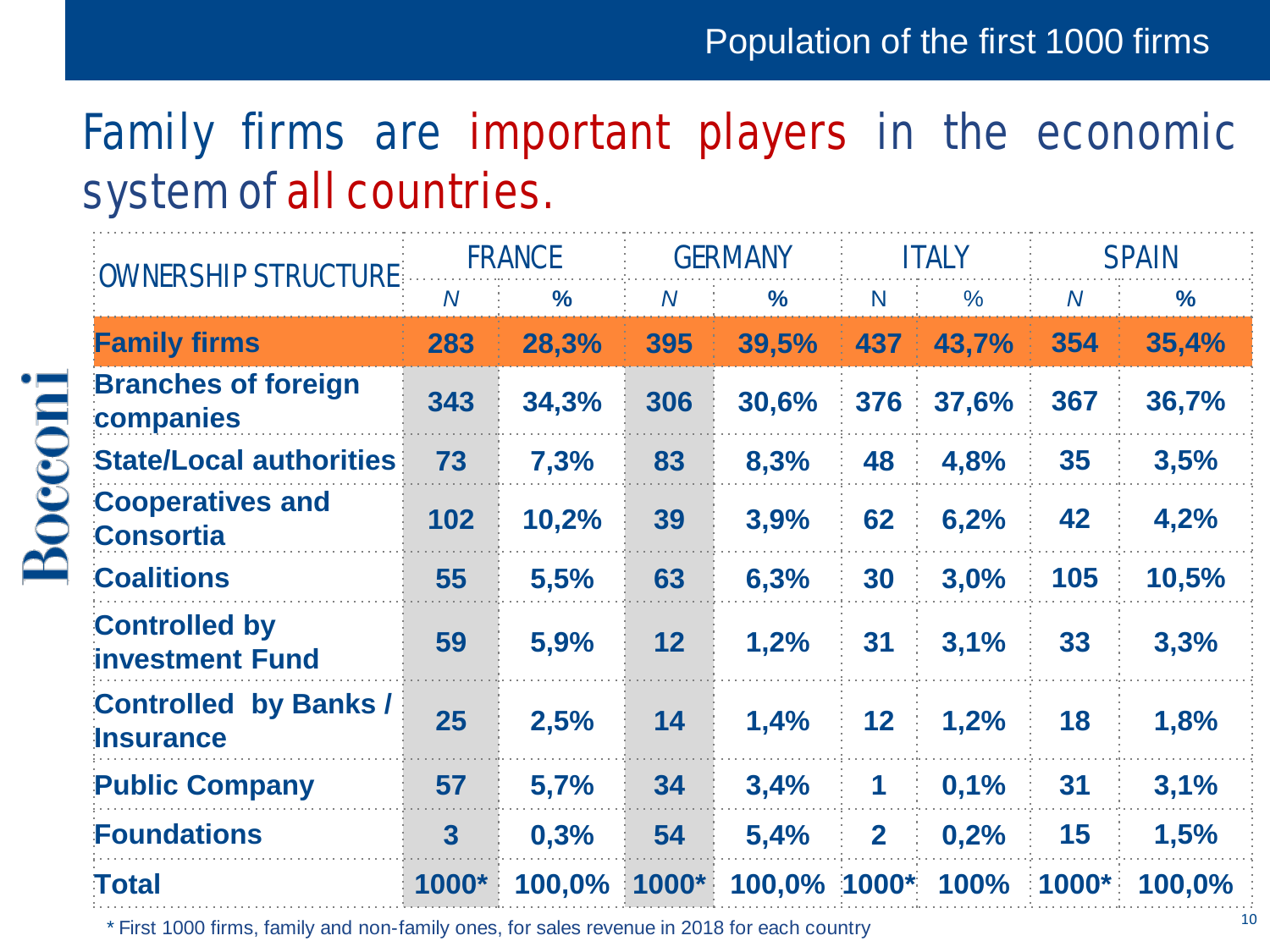### Family firms' sectors of activity

# Germany and Italy are the countries with the highest incidence of firms that operate in the manufacturing sector

Business sectors- Family businesses



- MANUFACTURING **TRADE** TRADE **TRADE TRADE**
- BUSINESS SERVICES ERRESTRIA E BUILDINGS ENERGY AND EXTRACTION BUSINESS SERVICES
- TRANSPORT AND LOGISTICS DIVERSIFIED HOLDING
- **TRADE** BUILDINGS
- DIVERSIFIED HOLDING

OTHER SERVICES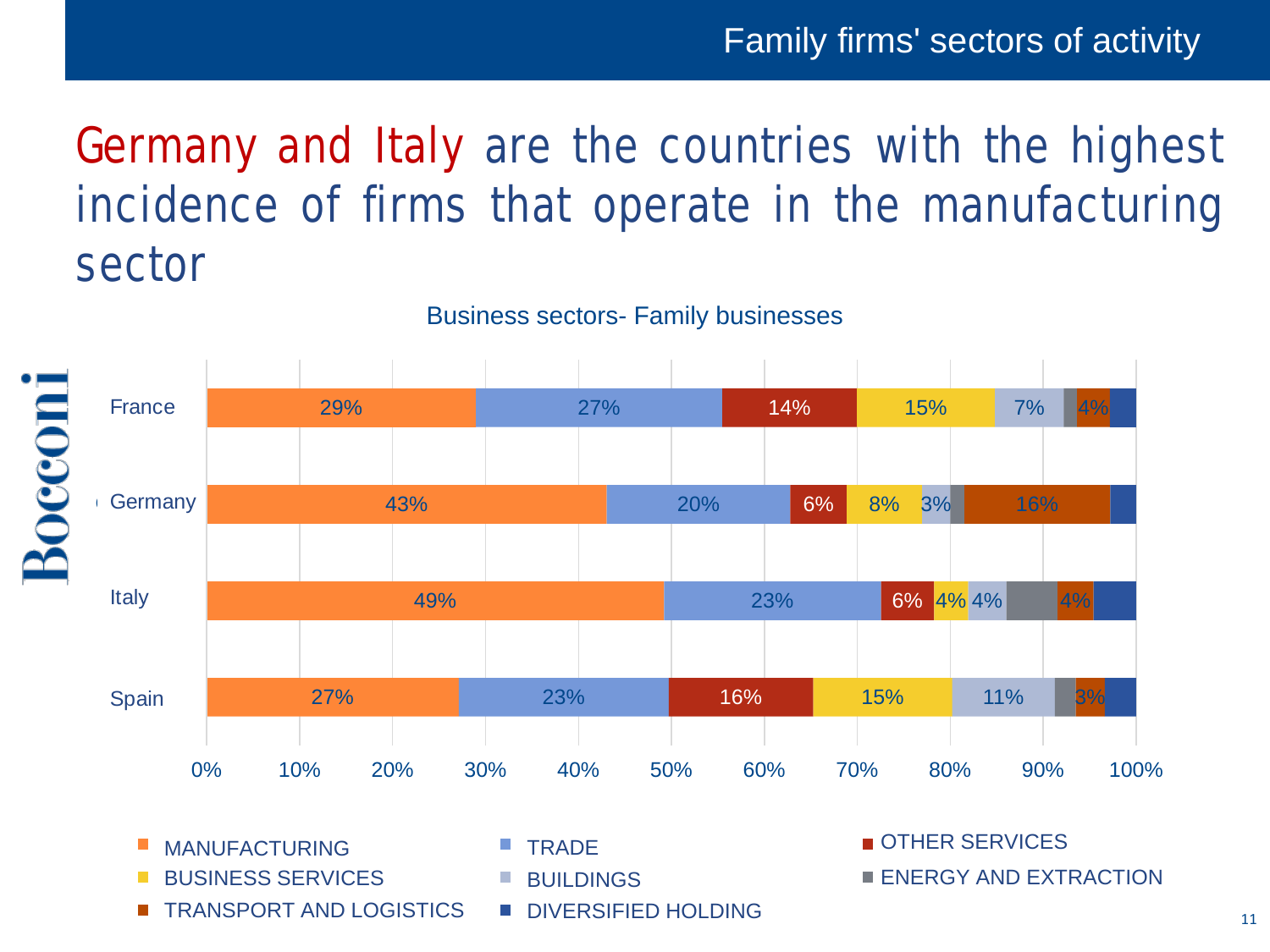# The size distribution confirms the smaller size of family firms in Italy (and Spain).

|                            | <b>FRANCE</b>  |               | <b>GERMANY</b> |               | <b>ITALY</b>   |                       | <b>SPAIN</b>            |               |
|----------------------------|----------------|---------------|----------------|---------------|----------------|-----------------------|-------------------------|---------------|
| <b>SIZE CLASS</b>          | $\overline{N}$ | $\frac{9}{6}$ | $\overline{N}$ | $\frac{0}{0}$ | $\overline{N}$ | $\frac{0}{0}$         | $\overline{N}$          | $\frac{9}{6}$ |
| $> 10$ bn                  | 13             | 4,6%          | 22             | 5,6%          | 4              | 0,9%                  | $\overline{\mathbf{r}}$ | 2,0%          |
| <b>Between 5 and 10 bn</b> | 9              | 3,2%          | 21             | 5,3%          | 4              | 0,9%                  | $\mathbf{3}$            | 0,8%          |
| Between 2,5 and 5 bn       | 32             | 11,3%         | 51             | 12,9%         | 21             | 4,8%                  | 9                       | 2,5%          |
| Between 1 and 2,5 bn       | 56             | 19,8%         | 130            | 32,9%         | 67             | 15,3%                 | 26                      | 7,3%          |
| Between 0,5 and 1 bn       | 75             | 26,5%         | 171            | 43,3%         | 127            | 29,1%                 | 58                      | 16,4%         |
| $< 0.5$ bn                 | 98             | 34,6%         | $\mathbf 0$    | 0,0%          | 214            | 49,0%                 | 251                     | 70,9%         |
| <b>Total</b>               | $283*$         | $100,0\%$     | $395*$         | $100,0\%$     | 437*           | $100,0\%$ 354* 100,0% |                         |               |

\* Total family firms between the first 1000 firms for sales revenues in 2018 for each country.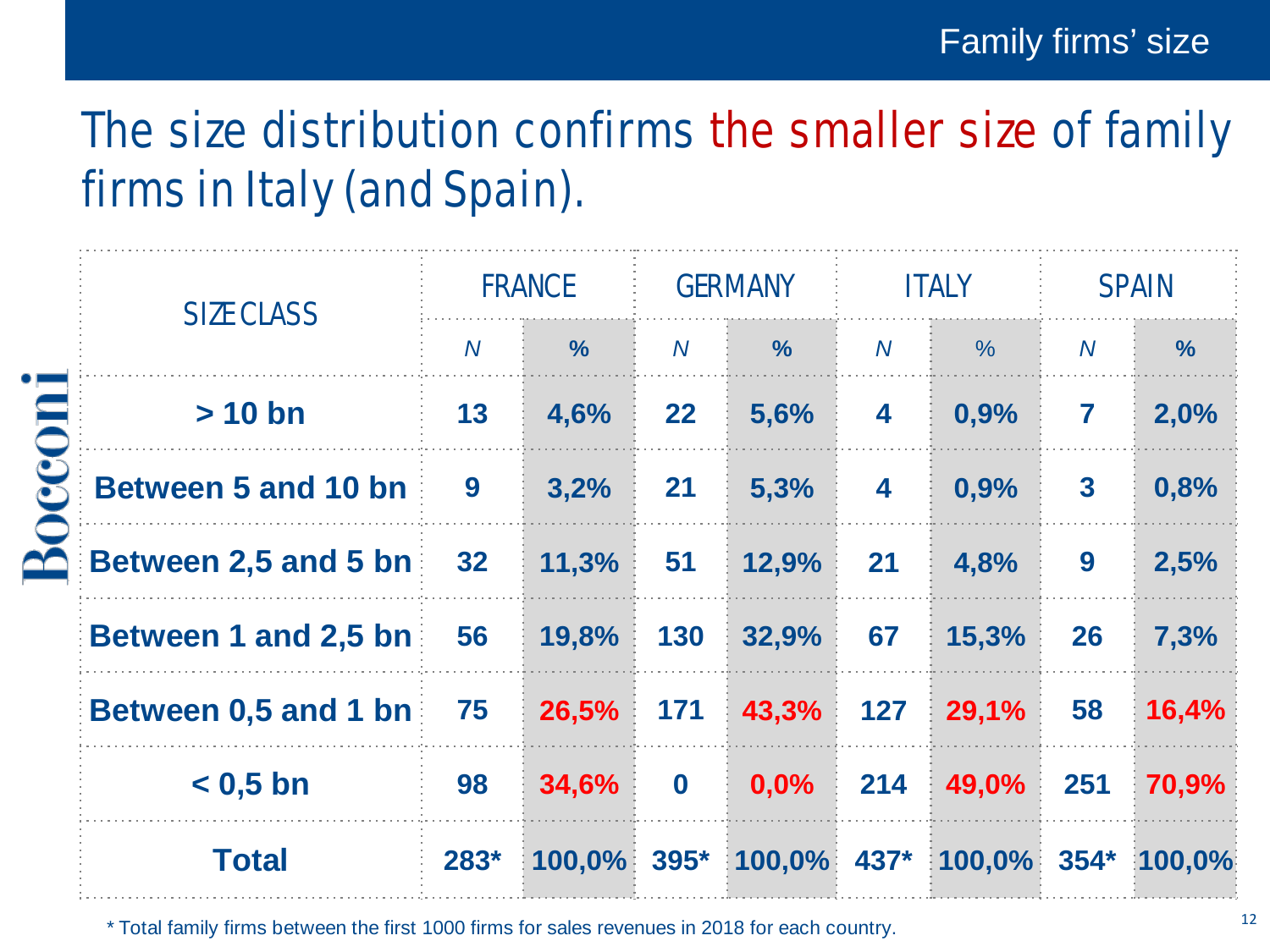Incidence of the first 1000 listed companies

Between the first 1000 firms, Italy presents a lower incidence of listed companies than France and Germany. In Italy, listed family firms are more than nonfamily firms.

|               | <b>Ownership</b> |                | <b>Family</b> |                | <b>Non Family</b> | <b>Total</b> |               |  |
|---------------|------------------|----------------|---------------|----------------|-------------------|--------------|---------------|--|
| <b>200001</b> | <b>Structure</b> | $\overline{N}$ | $\frac{9}{6}$ | $\overline{N}$ | $\frac{9}{6}$     | $\mathsf{N}$ | $\frac{0}{0}$ |  |
|               | <b>FRANCE</b>    | 83             | 29,3%         | 90             | 12,6%             | 173          | 17,3%         |  |
|               | <b>GERMANY</b>   | 52             | 13,2%         | 82             | 13,6%             | 134          | 13,4%         |  |
|               | <b>ITALY</b>     | 48             | 11,0%         | 26             | 4,6%              | 74           | 7,4%          |  |
|               | <b>SPAIN</b>     | 16             | 4,5%          | 53             | 8,2%              | 69           | 6,9%          |  |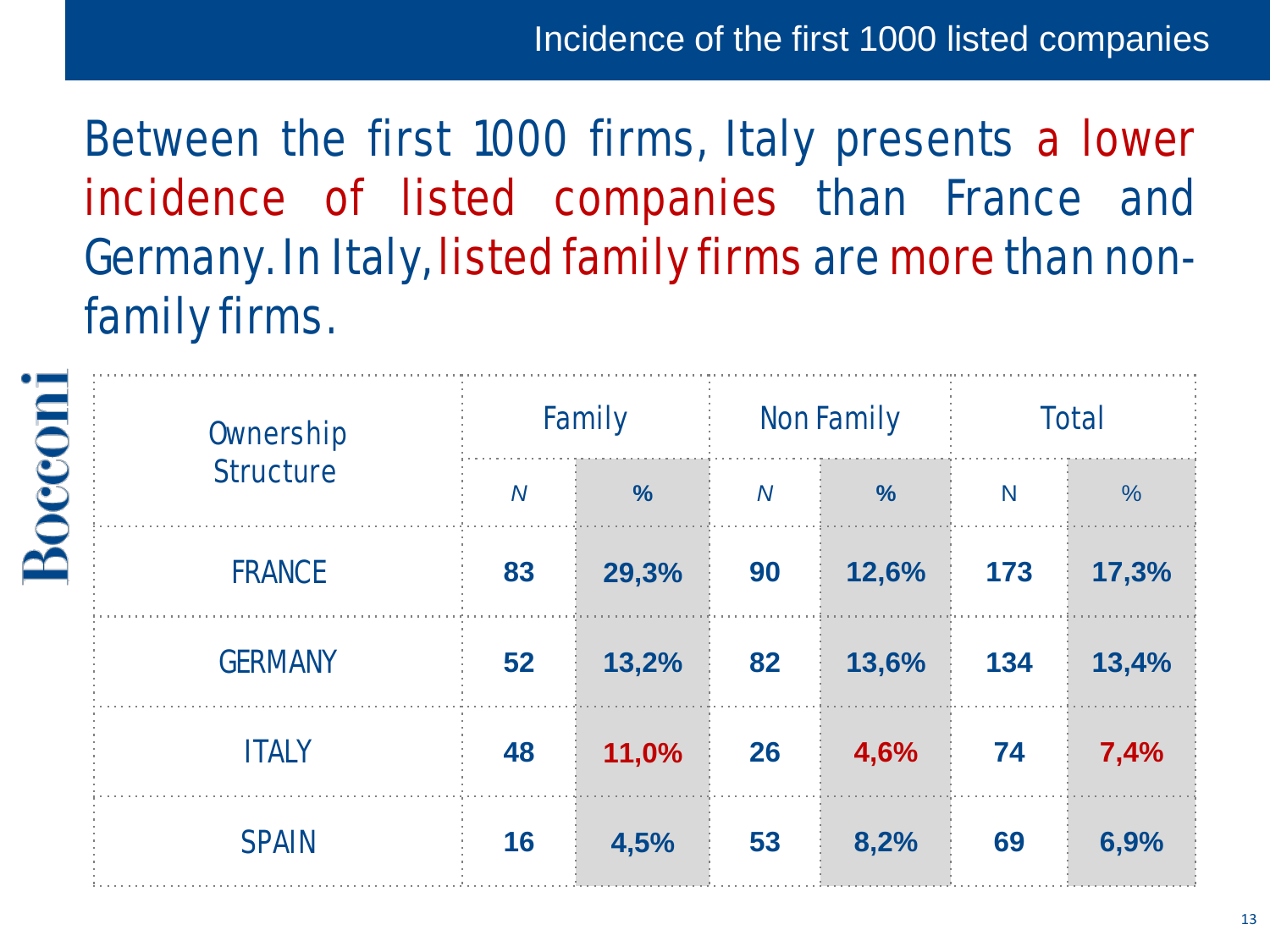# There is evidence of an high incidence of family leadership in Italian and Spanish firms. Also in France the family leadership is widespread.



Family Leadership

\* The leader is the CEO, when presents, or the Chairman (Fonte: Orbis).

Boccon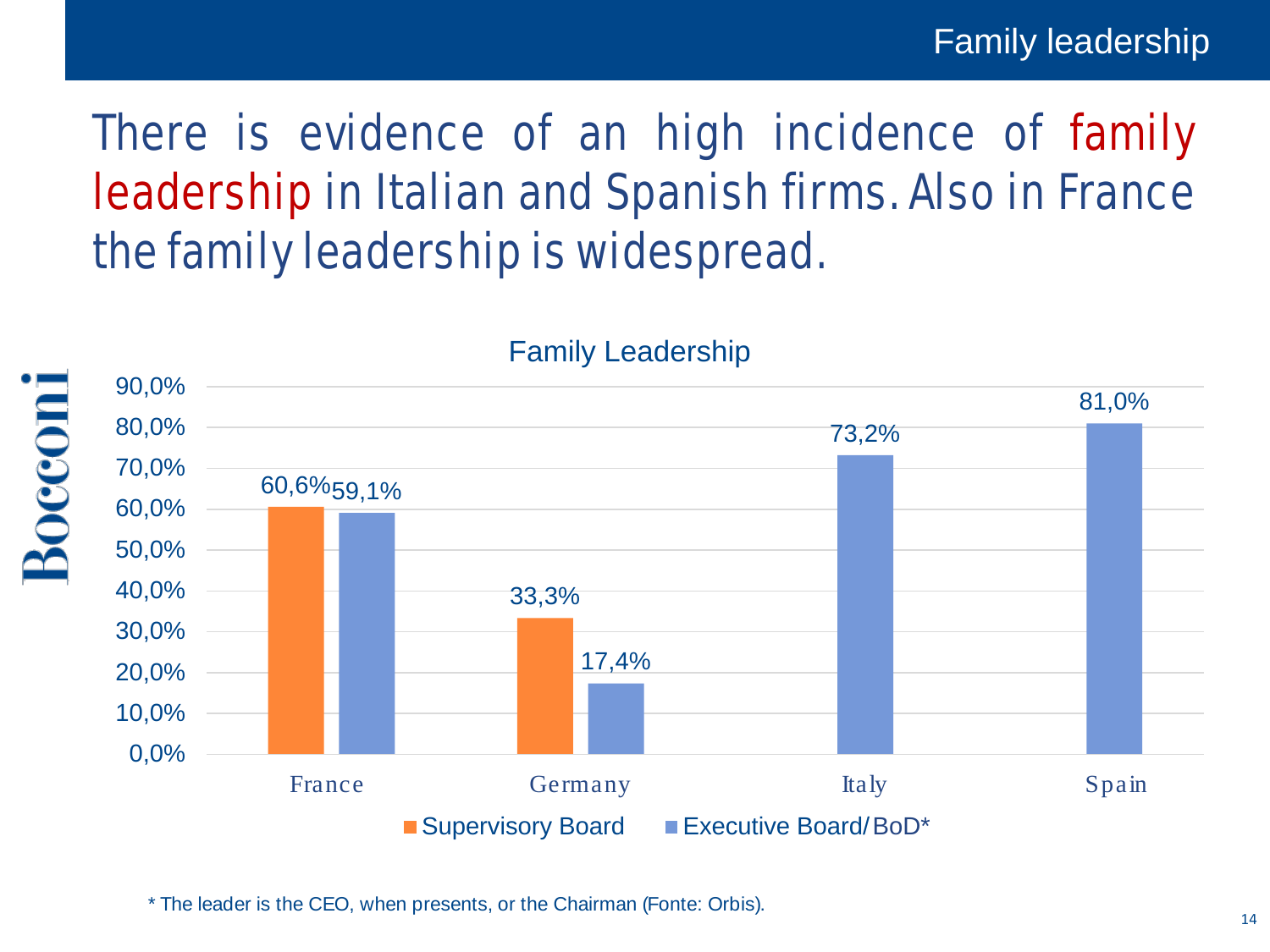# In family firms, there is a significant percentage of family directors especially in Italy and Spain.

Avarage percentage of family directors (%)



Boccom

Supervisory Board Executive Board/BoD

15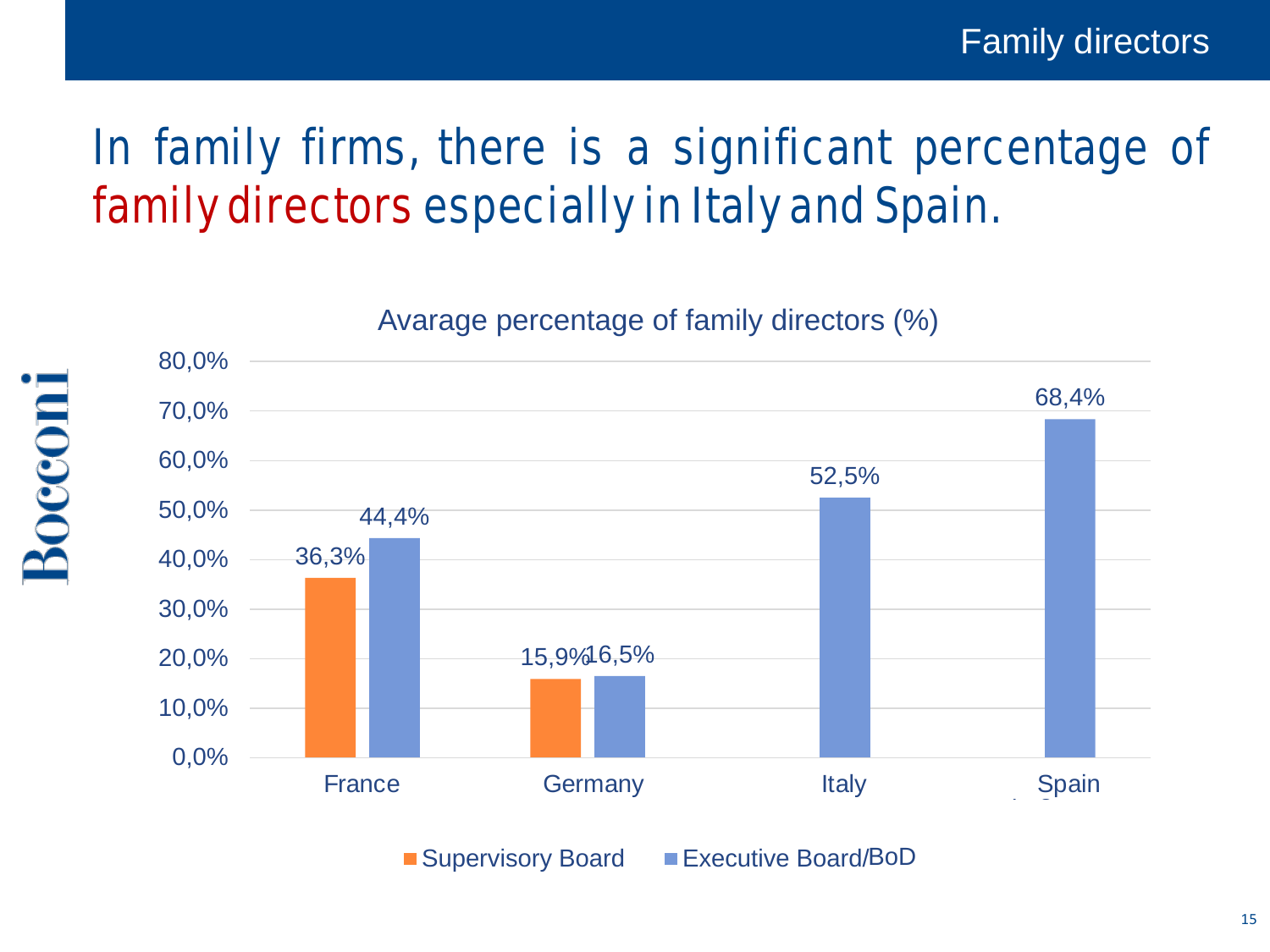# A very high gender-gap in leadership roles is confirmed, in particular in Germany, both in Family and no-family firms

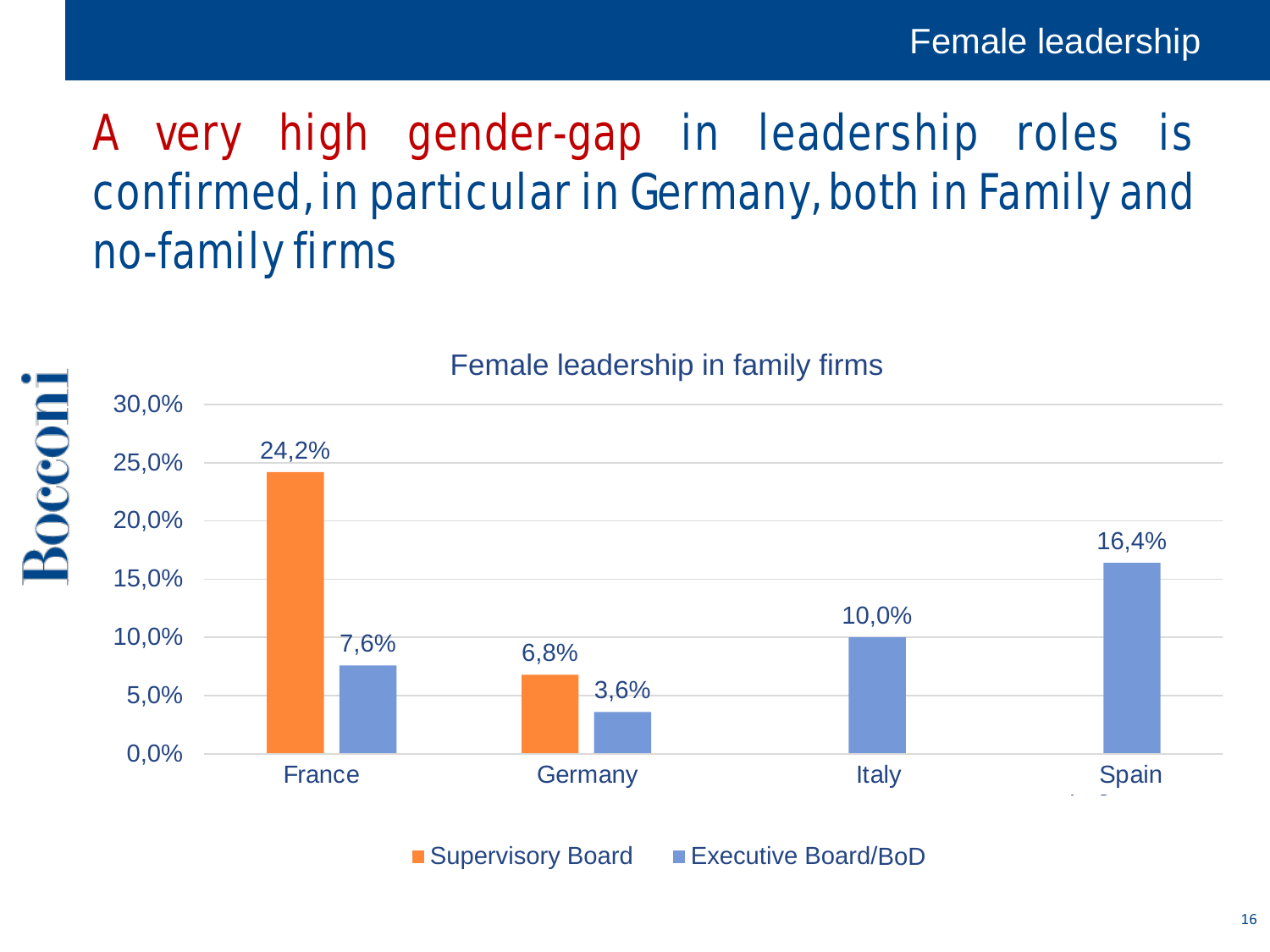# Italian family firms show a higher percentage of leader over 70 years.

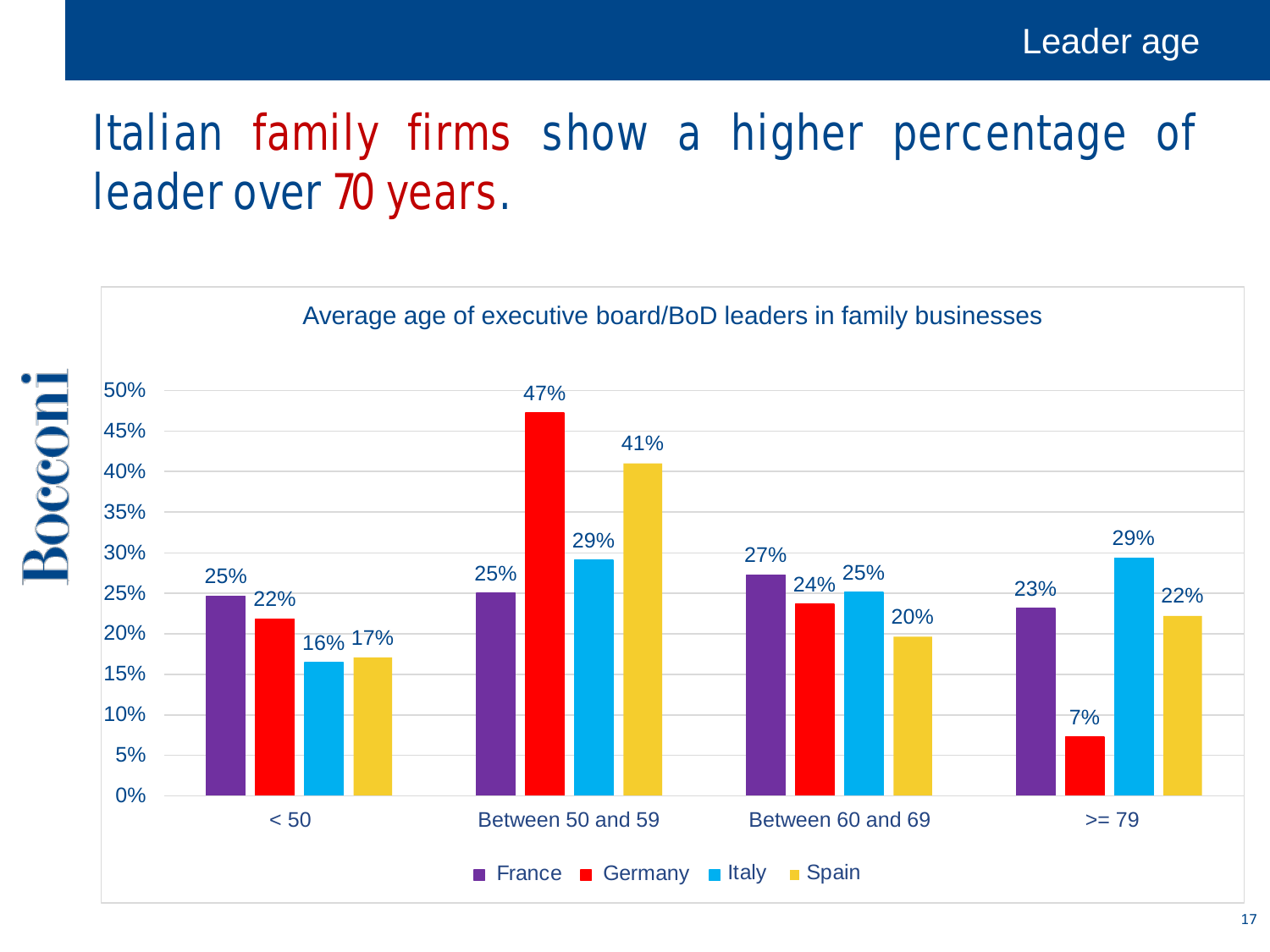# Italian family firms have grown more than French, German and Spanish family firms.

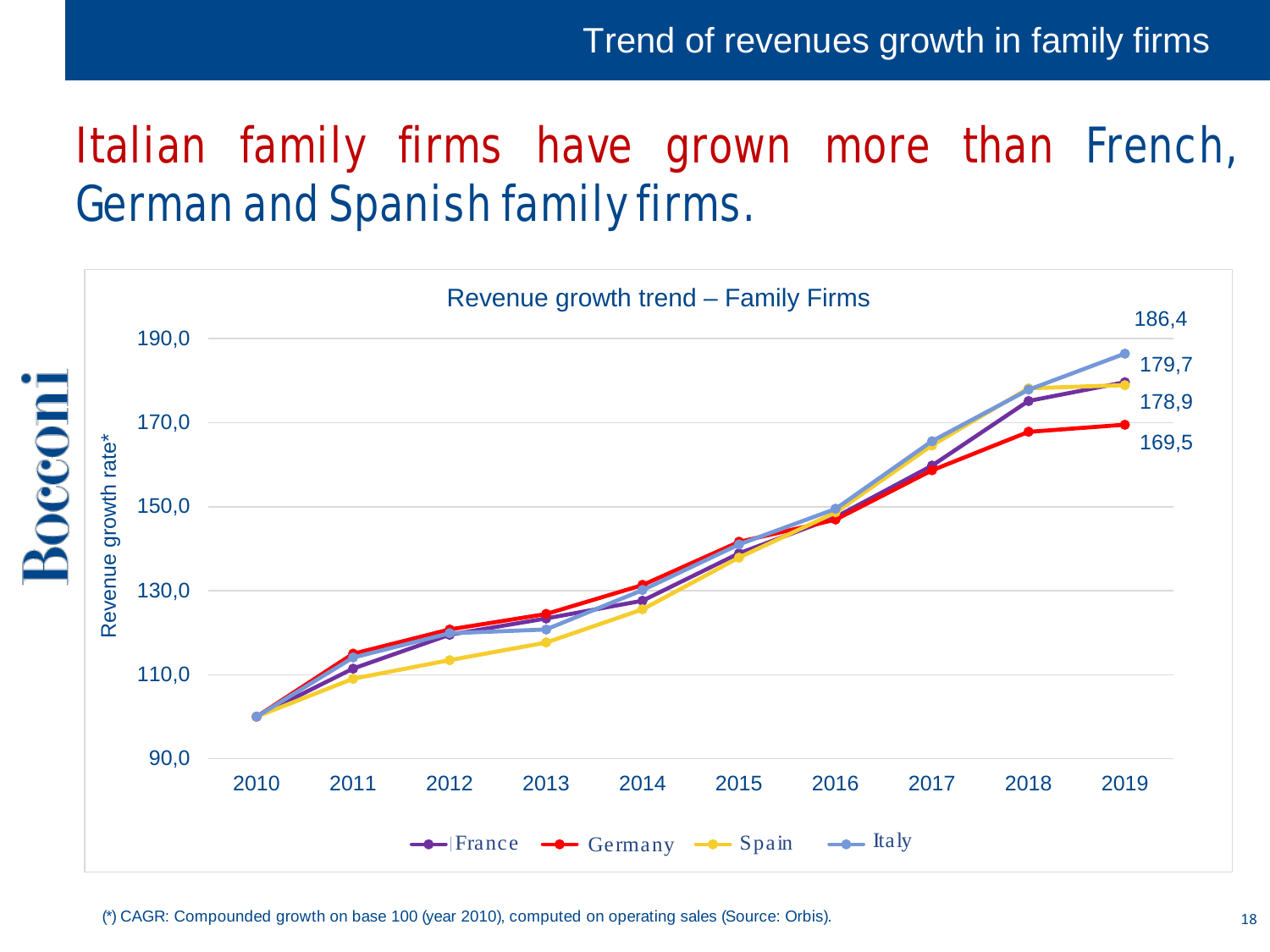Operating profitability in family firms

# Italian family firms in 2019 have exceeded the operating profitability that they had in 2010, performing better than French and Spanish ones.



<sup>(\*)</sup> ROA: Earnings before taxes / Total Asset (Fonte: Orbis).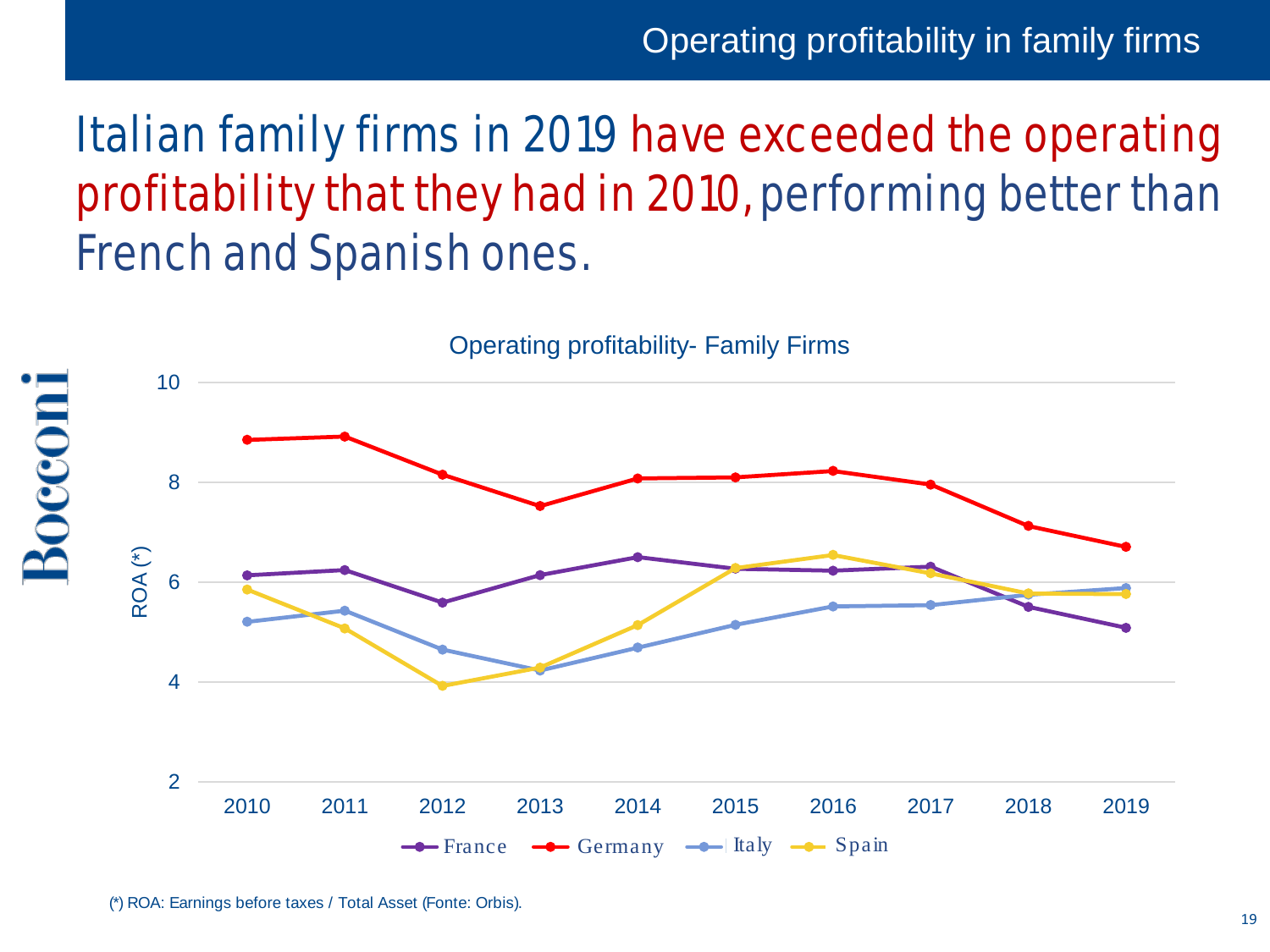# French and German firms have concluded more M&A\* operations than Italian and Spanish firms.



Total M&A transactions

\* Only majority acquisitions transactions (i.e. when the stake acquired in the target exceeds 50% or 100% in case of a Joint Venture) completed between 2000 and 2019 by family and non-family firms in all the four countries were considered *in the present analysis.*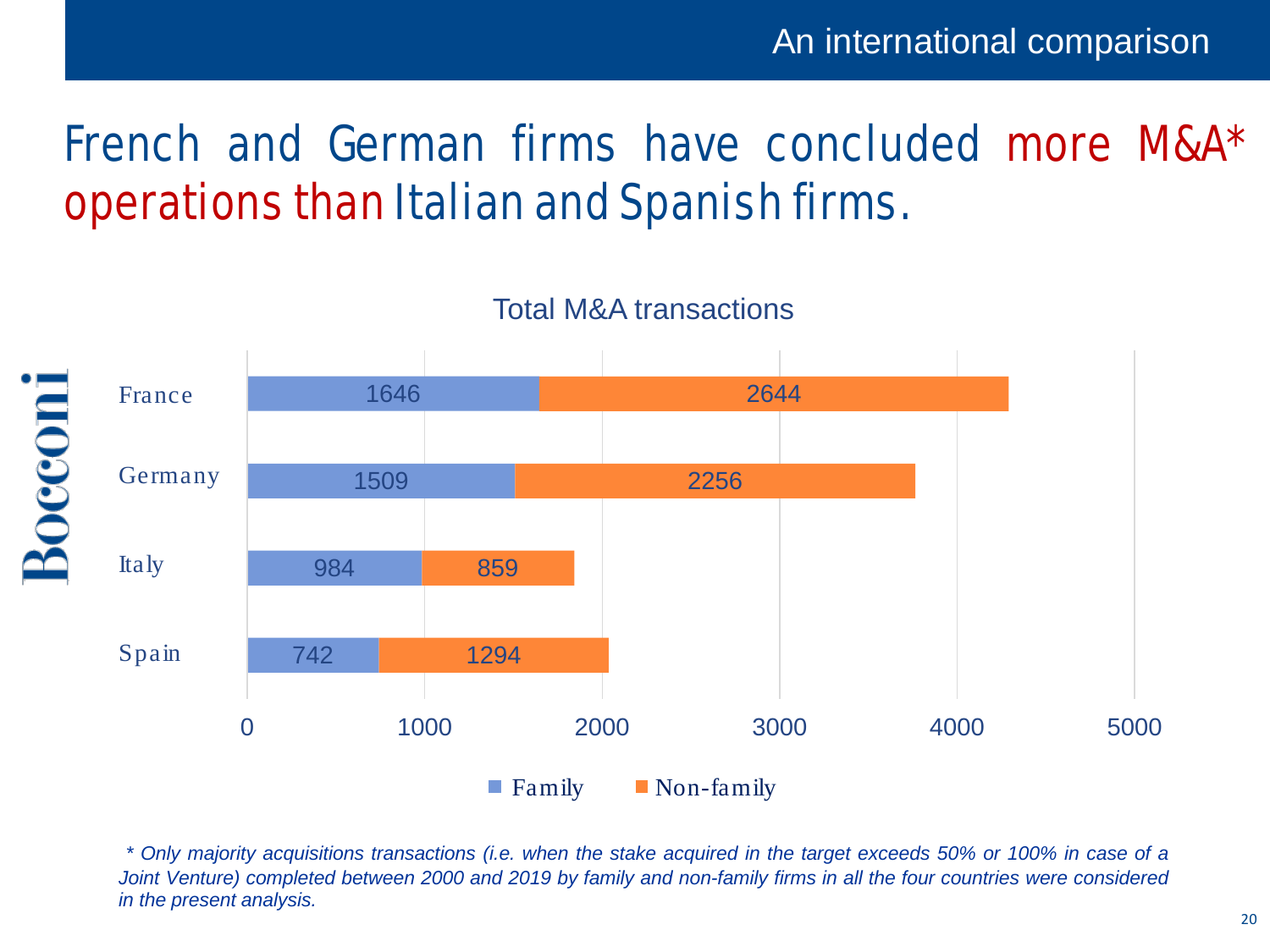# The percentage of Acquiror firms is equal to 40% of the total in all the four country, with a higher incidence in Germany\*.



Boccon

Percentage of companies Acquiror

\* Only majority acquisitions transactions (i.e. when the stake acquired in the target exceeds 50% or 100% in case of a Joint Venture) completed between 2000 and 2019 by family and non-family firms in all the four countries were considered *in the present analysis*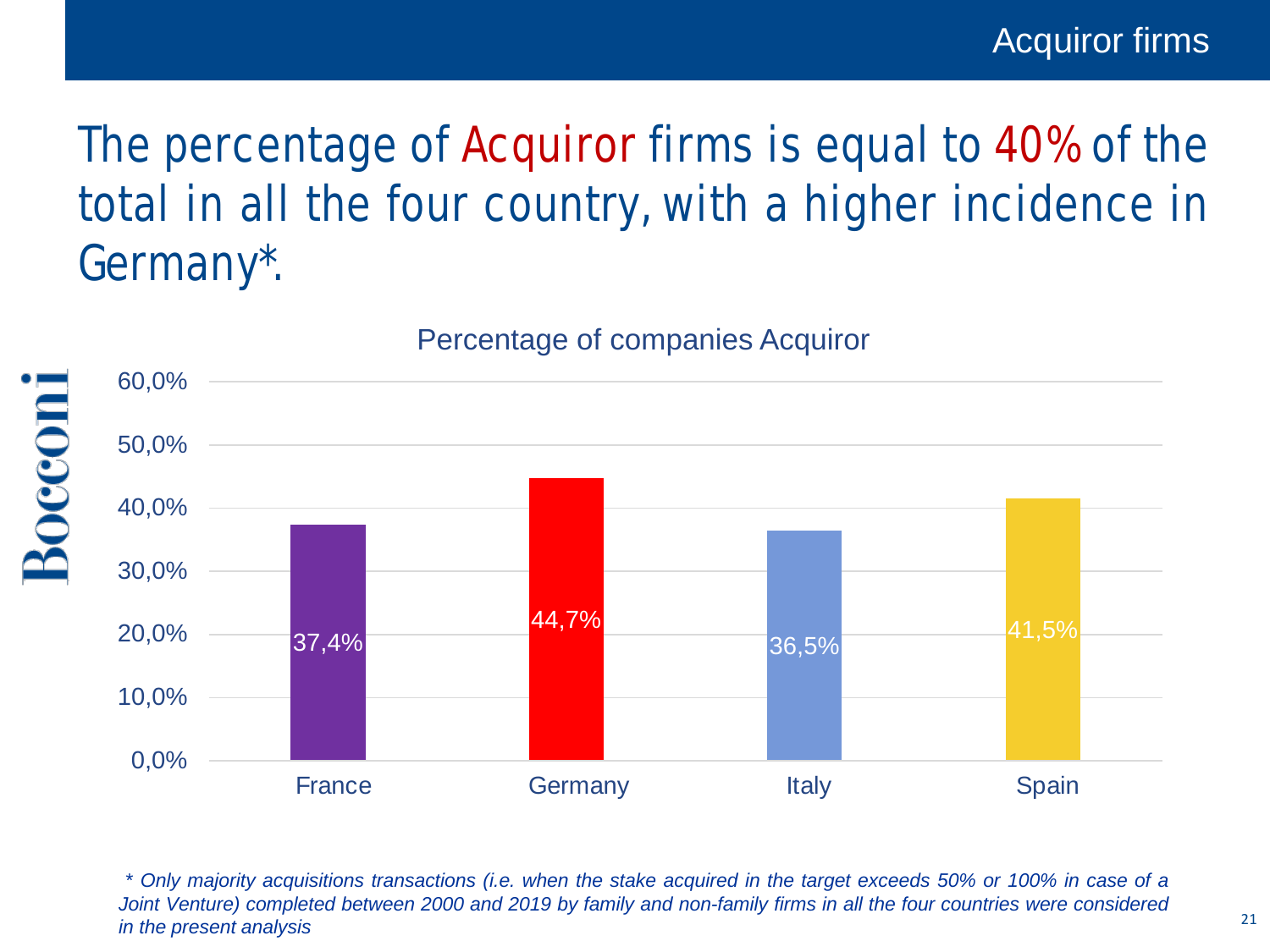Average number of completed transactions

# The French and German Acquiror firms conclude, on average, more than twice the operations than the Italian and Spanish firms.



Boccon

#### Average number of operations

\* Only majority acquisitions transactions (i.e. when the stake acquired in the target exceeds 50% or 100% in case of a Joint Venture) completed between 2000 and 2019 by family and non-family firms in all the four countries were considered *in the present analysis.*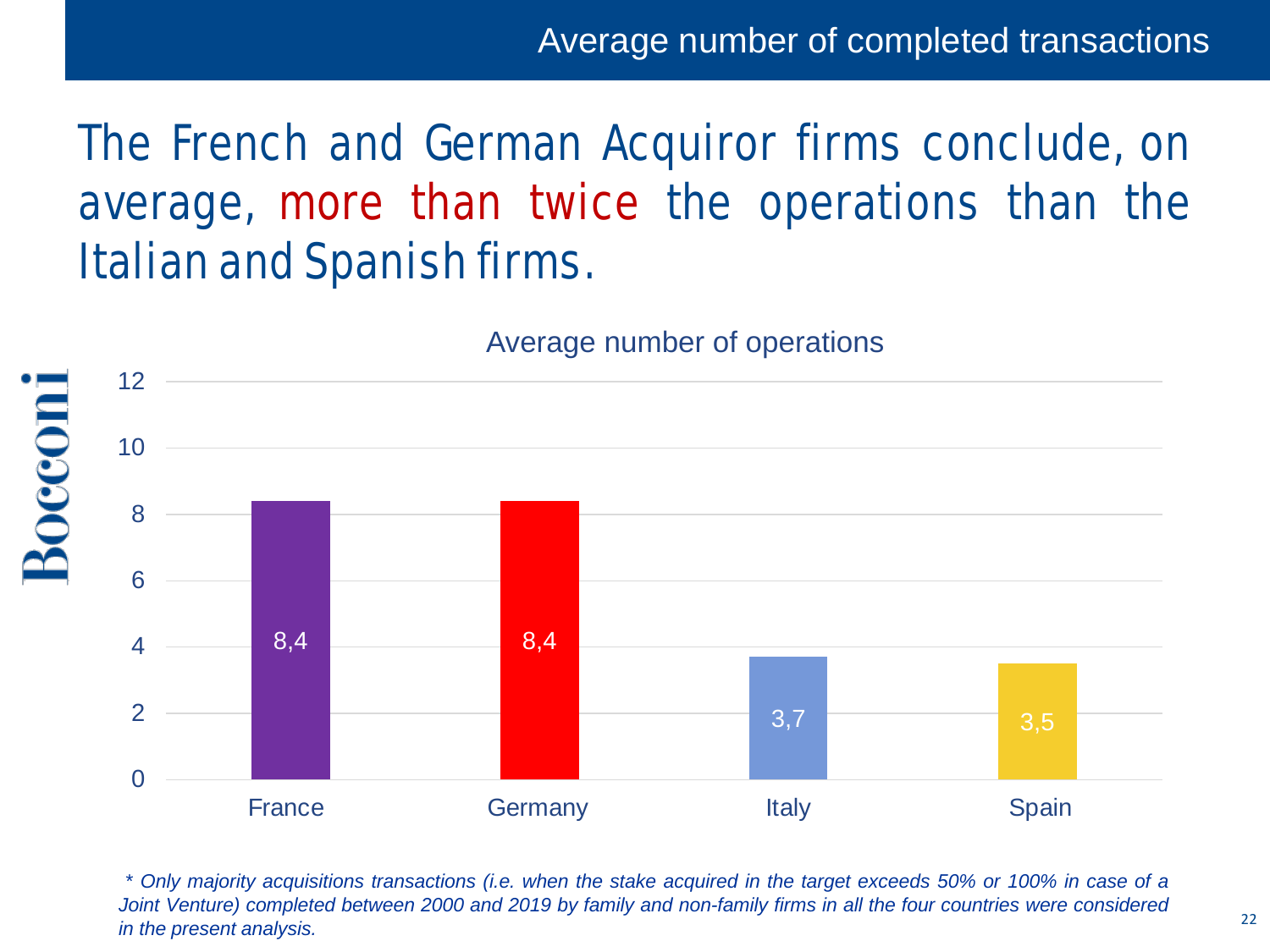The incidence of the Acquiror family firms

# The incidence of Acquiror family firms is higher or equal to the one registered by non-family acquiror in the other countries.



Incidence of Acquiror companies

#### Family Non-family

\* Only majority acquisitions transactions (i.e. when the stake acquired in the target exceeds 50% or 100% in case of a Joint Venture) completed between 2000 and 2019 by family and non-family firms in all the four countries were considered *in the present analysis.*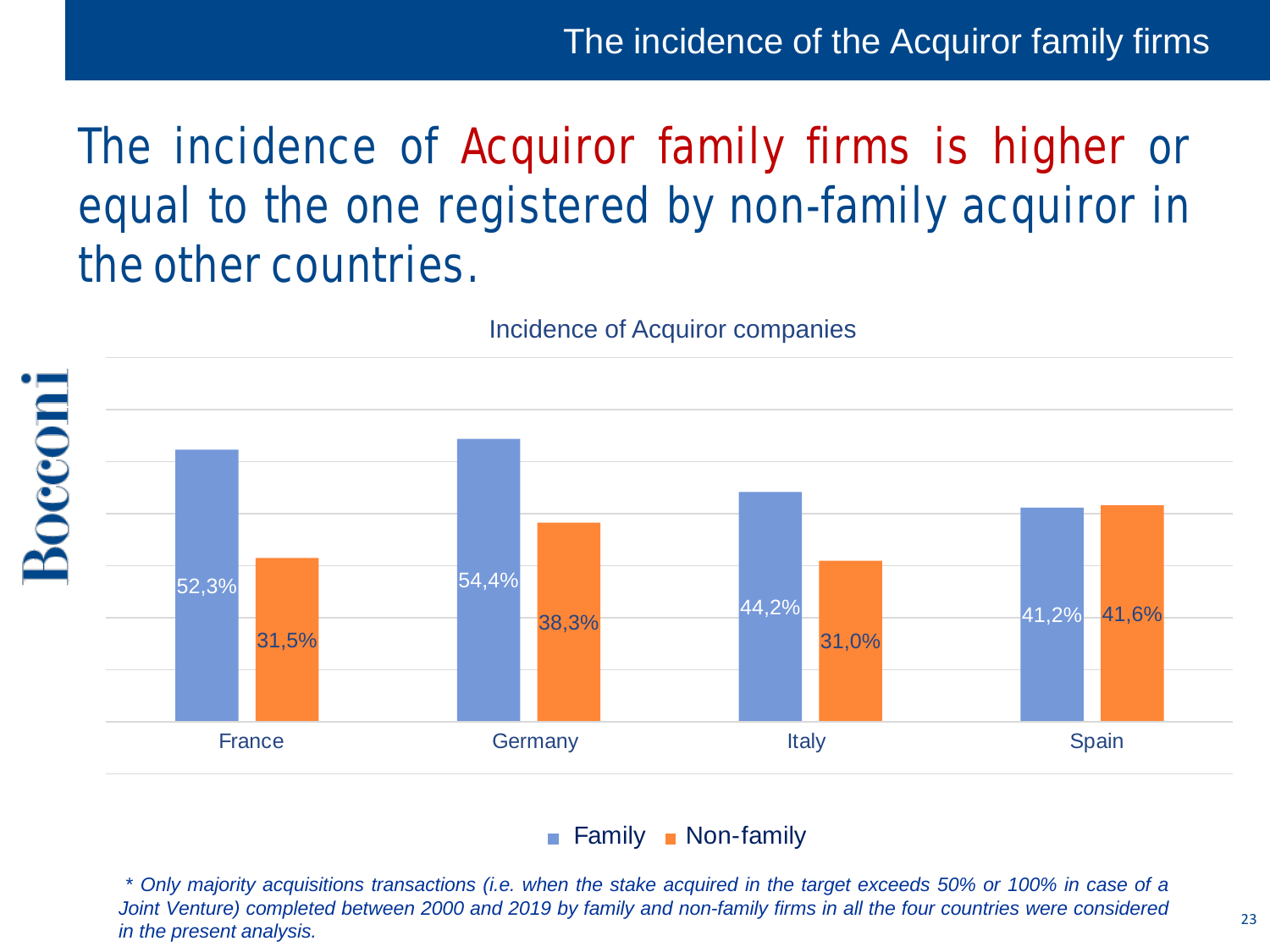# The financial strength of Italian family firms at the beginning of 2020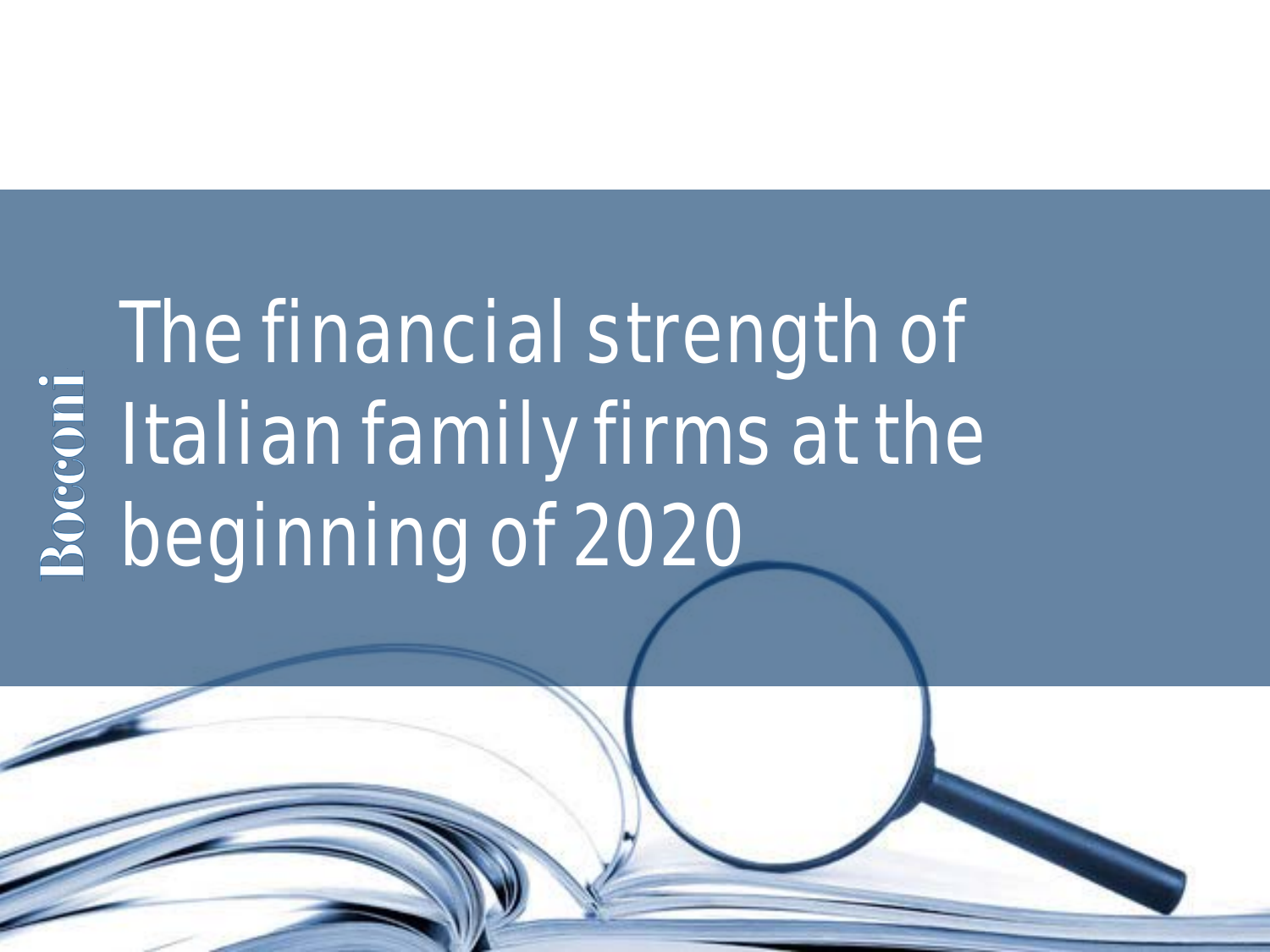### Debt / Equity ratio of Italian family firms has decreased by around 33% since its peak in 2011.



| <b>Ownership structure</b>        | 2010 | 2011 | 2012 | 2013 | 2014 | 2015 | 2016 | 2017 | 2018 | 2019 |
|-----------------------------------|------|------|------|------|------|------|------|------|------|------|
| <b>State or Local authorities</b> | 5,4  | 5,2  | 5,2  | 4,5  | 4,1  | 3,8  | 3,5  | 3,3  | 3,1  | 2,9  |
| <b>Controlled by PE</b>           | 5,2  | 4,2  | 4,5  | 4,1  | 4,0  | 3,7  | 3,4  | 3,6  | 2,9  | 3,5  |
| <b>Family firms AUB</b>           | 4,6  | 4,9  | 4,6  | 4,4  | 4,4  | 4,1  | 4,1  | 4,0  | 3,7  | 3,3  |
| <b>Foreign subsidiaries</b>       | 5,2  | 5,2  | 5,1  | 4,8  | 4,5  | 4,2  | 4,0  | 4,0  | 3,9  | 3,5  |
| <b>Coalitions</b>                 | 6,2  | 6,0  | 5,6  | 5,3  | 5,2  | 5,0  | 5,4  | 5,1  | 4,9  | 4,5  |
| <b>Cooperatives or consortia</b>  | 10,3 | 9,8  | 9,8  | 9,8  | 9,9  | 9,7  | 9,9  | 10,0 | 9,2  | 9,3  |

Boccon

(\*) Debt / Equity Ratio = Total Debt / Equity (Source: Aida). The ratio has been computed considering only the firms with positive equity, Debt / Equity tratio of non-family firms is a weighted average of firms with a non-family ownership.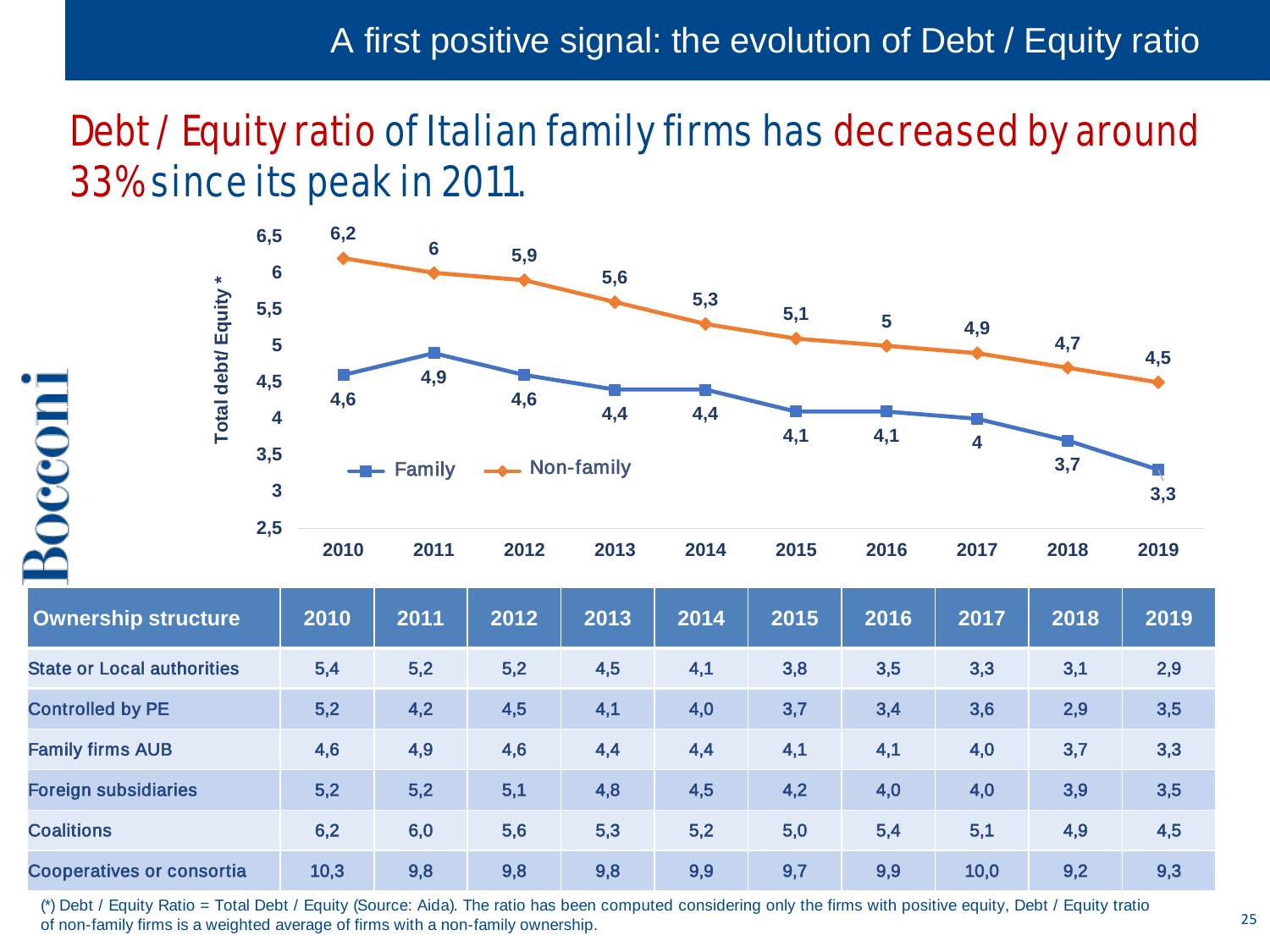### PFN/EBITDA ratio of family business from the maximum value of 2012 has decreased by 18%



| 2010 | 2011 |  | 2012 2013 2014 2015 2016 2017 |  | 2018 | 2019 |  |
|------|------|--|-------------------------------|--|------|------|--|
|      |      |  |                               |  |      |      |  |
|      |      |  |                               |  |      |      |  |

| <b>Ownership structure</b>        | 2010 | 2011 | 2012 | 2013 | 2014 | 2015 | 2016 | 2017 | 2018 | 2019 |
|-----------------------------------|------|------|------|------|------|------|------|------|------|------|
| <b>State or Local Authorities</b> | 4,0  | 4,7  | 4,2  | 3,6  | 3,3  | 3,5  | 3,0  | 3,1  | 1,6  | 2,9  |
| <b>Controlled by PE</b>           | 4,8  | 4,0  | 4,4  | 4,2  | 4,0  | 3,6  | 4,0  | 3,9  | 4,5  | 4,2  |
| <b>Family Firms AUB</b>           | 5,3  | 5,4  | 5,7  | 5,3  | 5,1  | 4,9  | 4,8  | 4,7  | 4,9  | 4,8  |
| <b>Foreign subsidiaries</b>       | 4,3  | 4,0  | 4,6  | 4,1  | 4,1  | 3,7  | 3,5  | 3,4  | 3,6  | 3,5  |
| <b>Coalitions</b>                 | 4,9  | 5,3  | 5,1  | 5,6  | 4,3  | 4,7  | 4,6  | 4,3  | 4,5  | 4,2  |
| <b>Cooperatives or consortia</b>  | 8,5  | 7,5  | 7,9  | 7,2  | 7,5  | 7,8  | 8,1  | 7,9  | 8,7  | 8,3  |

Boccom

(\*) NFP: Payables to banks + Payables to other lenders + Bonds + Shareholders financing - Cash – Other titles (Source: Aida). The NFP/ EBITDA ratio of non-family companies is a weighted average of companies with non family ownership structures. Only companies with positive NFP and EBITDA were considered.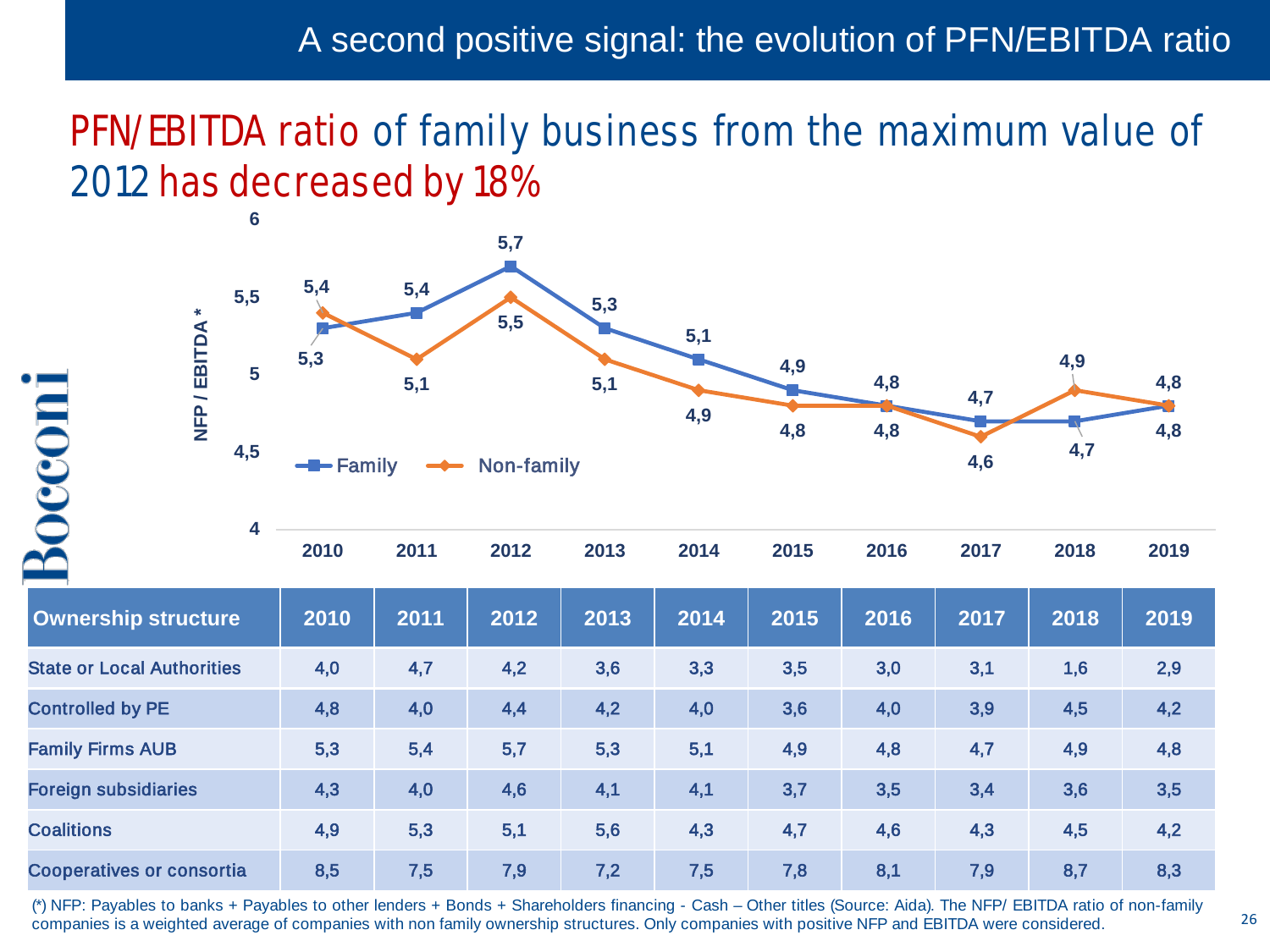### A third positive signal: the evolution of NFP/Equity ratio

27

### NFP/Equity ratio of family business from the maximum value of 2012 has decreased more than 26%



(\*) NFP / Equity = NFP / Net Asset (Source: Aida), where NFP was computed: Payables to banks + Payables to other lenders + Bonds + Shareholder financing - Cash - Other titles. The index was computed considering only companies with positive NFP and Equity. The NFP / Equity ratio of non-family businesses is a weighted average of companies with non-family ownership structures.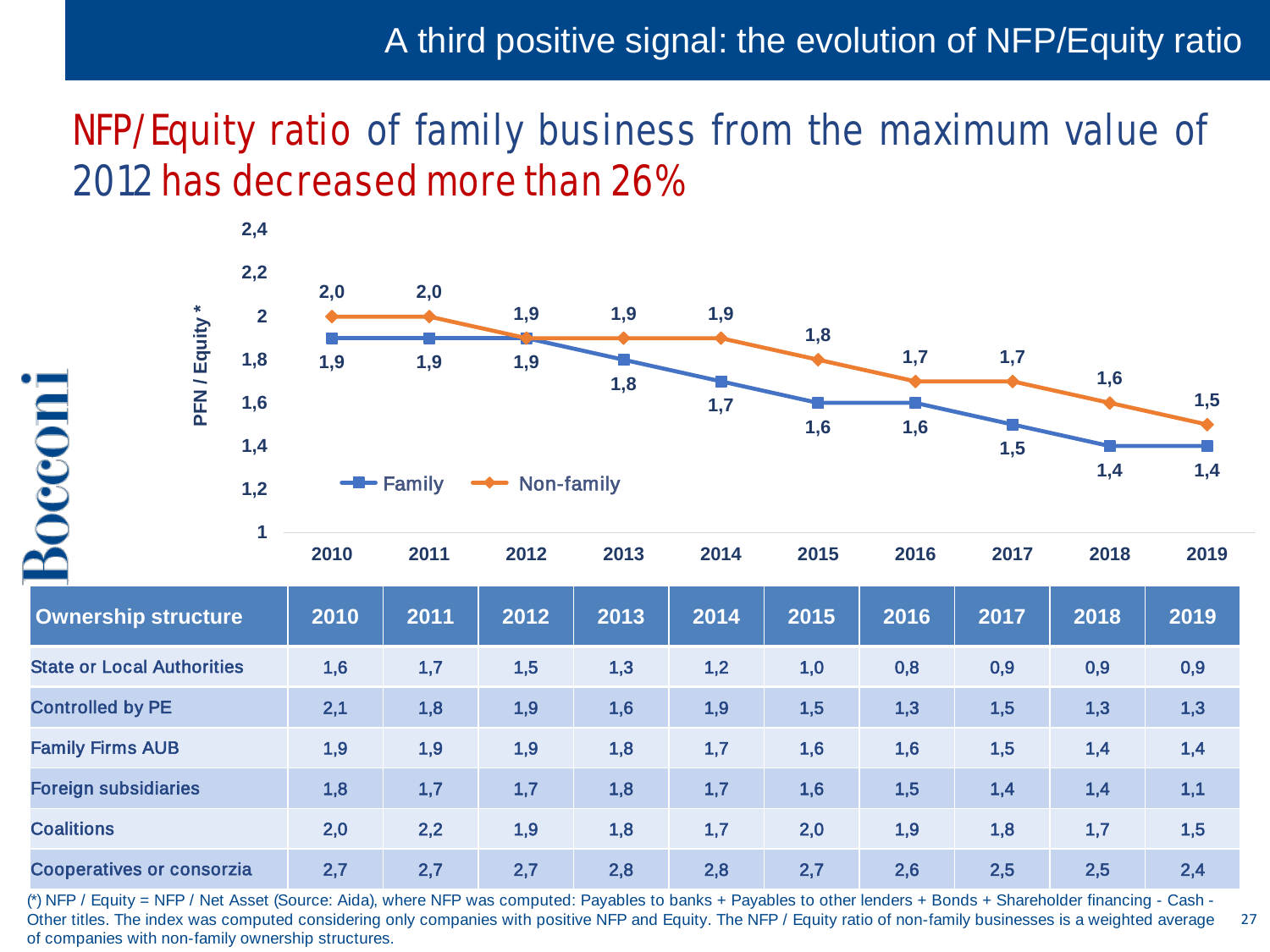Companies with critical NFP/EBITDA and NFP/Equity ratios

# 24,3% of family business show critical values of financial strength

|                       |              | < 0   | $0 - 3$ | $3 - 5$ | $> 5$ | <b>Total</b> |
|-----------------------|--------------|-------|---------|---------|-------|--------------|
|                       | < 0          | 29,5% | 0,0%    | 0,0%    | 0,0%  | 29,5%        |
| NFP/<br><b>EBITDA</b> | $0 - 3$      | 0,0%  | 32,0%   | 0,2%    | 0,1%  | 32,3%        |
| ratio <sup>*</sup>    | $3 - 4$      | 0,0%  | 7,6%    | 0,3%    | 0,1%  | 8,0%         |
|                       | $4 - 5$      | 0,0%  | 6,1%    | 0,5%    | 0,1%  | 6,7%         |
|                       | $>5$         | 0,0%  | 18,0%   | 3,5%    | 2,0%  | 23,5%        |
|                       | <b>Total</b> | 29,5% | 63,7%   | 4,5%    | 2,3%  | 100,0%       |

Bocconi

### **NFP/Equity ratio\***

(\*) NFP/EBITDA and NFP/Equity ratios have been computed considering for the year 2019 only companies with both positive EBITDA and Equity values.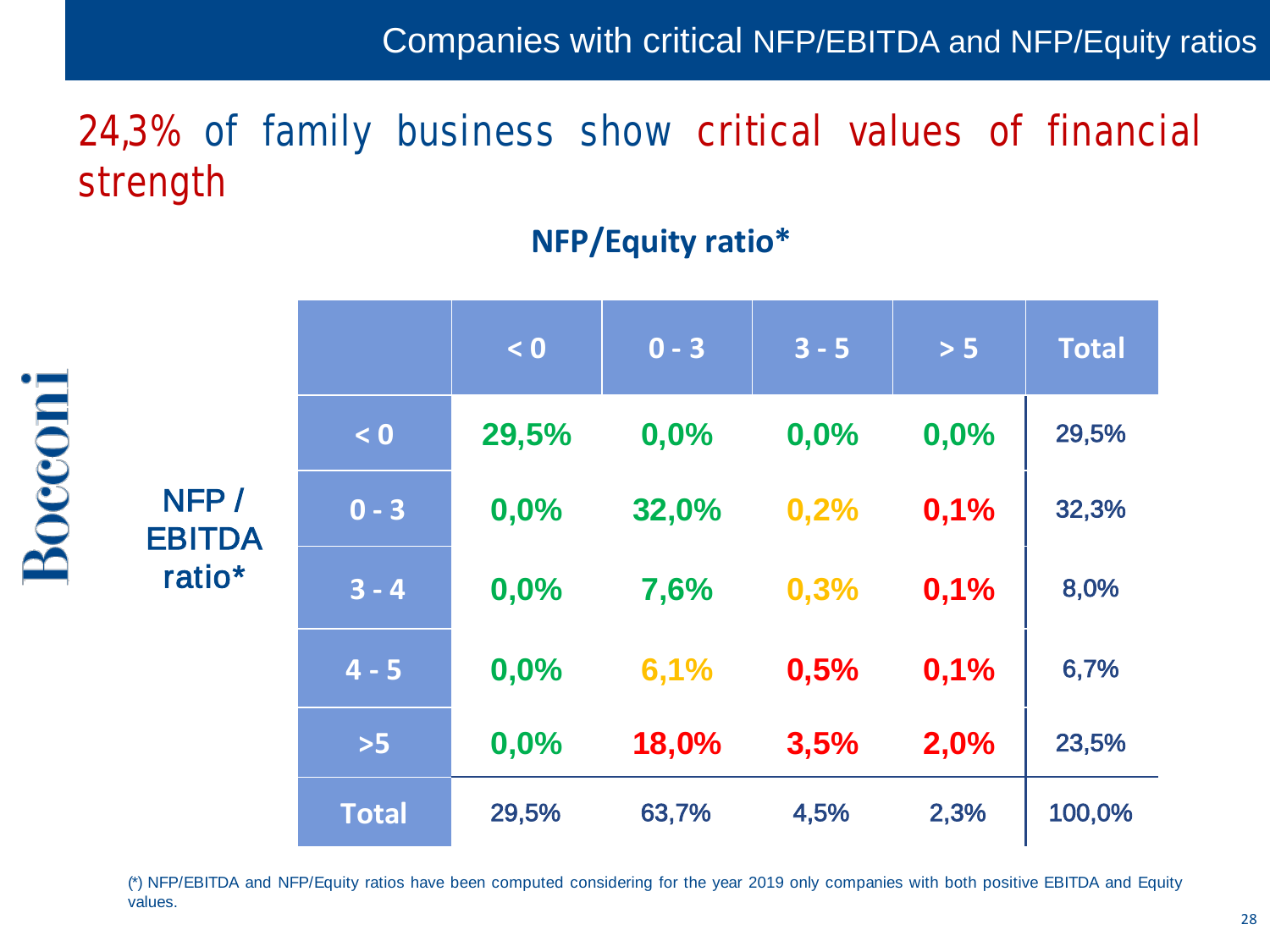# 33,3% of italian family firms have critical or warning financial strenght indicators in early 2020.

| <b>Indicator</b>                         | %     |
|------------------------------------------|-------|
| Equity with negative values              | 0,1%  |
| <b>EBITDA with negative values</b>       | 2,8%  |
| Equity and EBITDA with negative values   | 0,5%  |
| <b>Total</b>                             | 3,4%  |
| Firms with critical financial situation  | 23,5% |
| Firms with "warning" financial situation | 6,4%  |
| <b>Total</b>                             | 29,9% |
| <b>TOTAL</b>                             | 33,3% |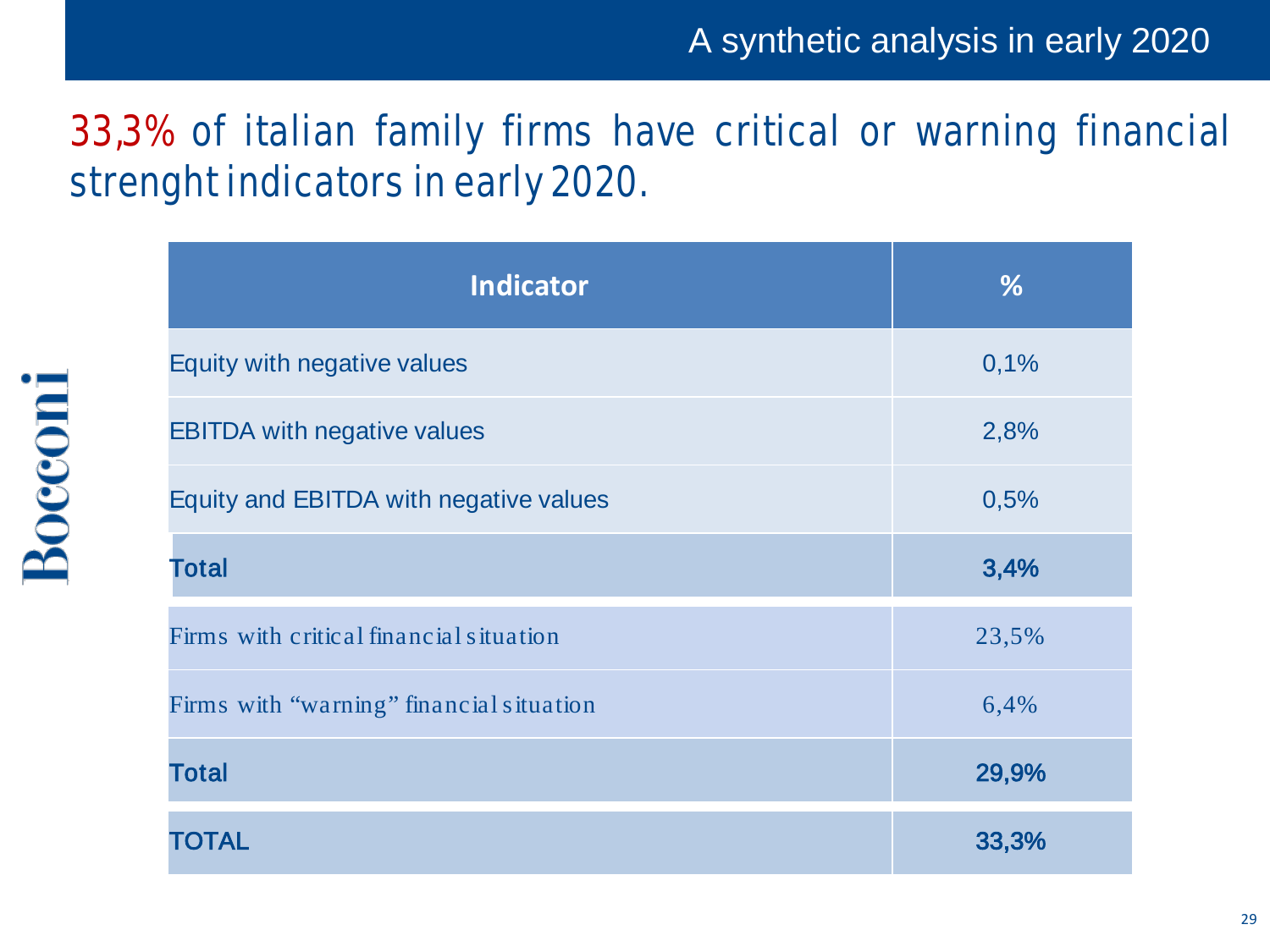### The comparison between early 2020-2009

From early 2009 to early 2020, companies with negative NFP has increased by about 12% and companies (with positive NFP) with a critical or warning financial strength indicators decreased by about 10%

|                                          | 2009  | 2020  | <b>Delta 2020-</b><br>2009 |
|------------------------------------------|-------|-------|----------------------------|
| Equity with negative values              | 0,7%  | 0,1%  | $-0,6$                     |
| <b>EBITDA with negative values</b>       | 3,4%  | 2,8%  | $-0,6$                     |
| Equity and EBITDA with negative values   | 0,2%  | 0,5%  | $+0,3$                     |
| <b>Totale</b>                            | 4,3%  | 3,4%  | $-0,9$                     |
| Firms with critical financial situation  | 31,0% | 23,5% | $-7,5$                     |
| Firms with "warning" financial situation | 7,8%  | 6,4%  | $-1,4$                     |
| <b>Total</b>                             | 38,8% | 29,9% | $-8,9$                     |
| <b>TOTAL</b>                             | 43,1% | 33,3% | $-9,8$                     |
| <b>Negative NFP</b>                      | 17,7% | 29,5% | $+11,8$                    |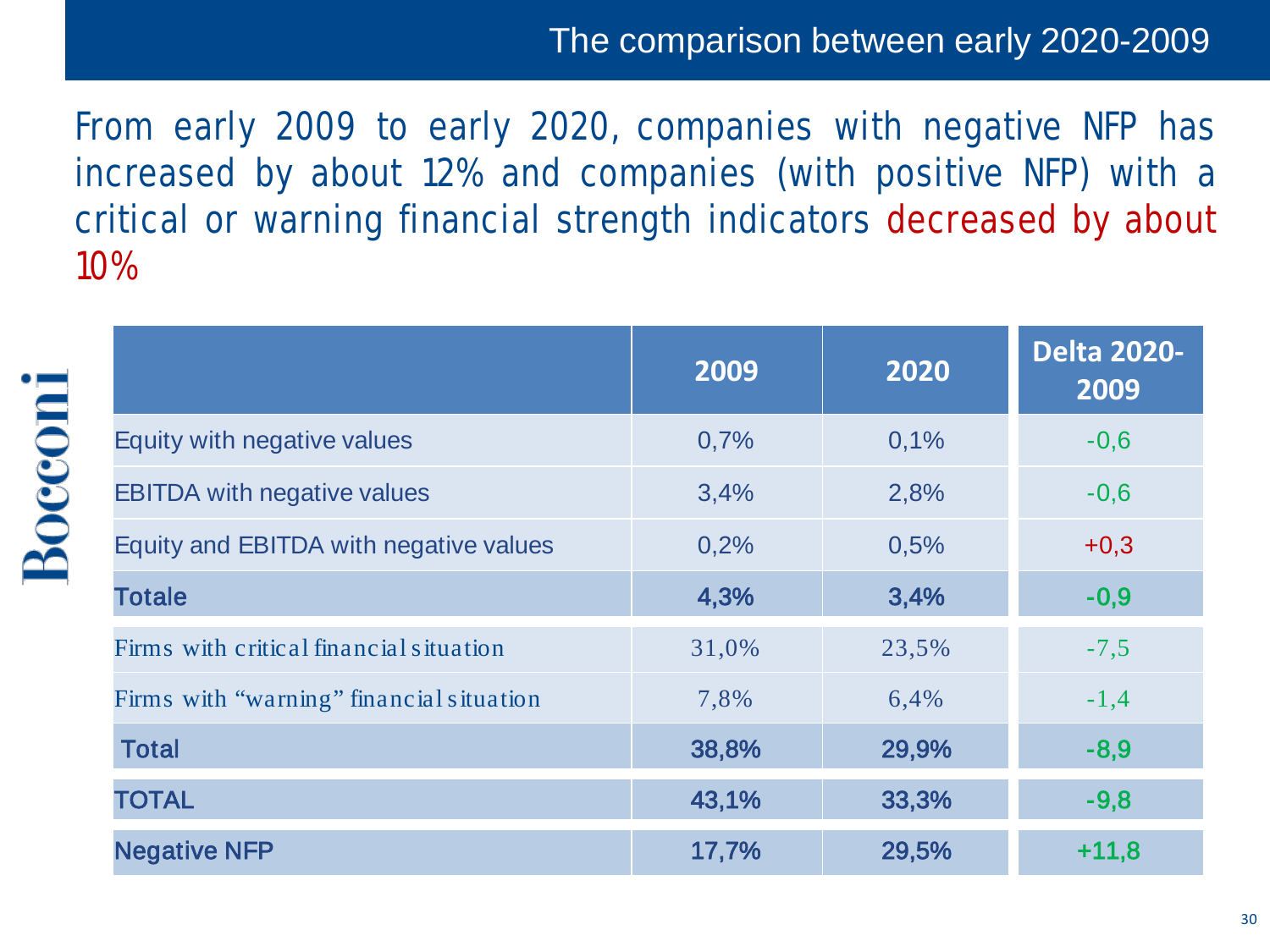According to X edition data of the AUB Observatory, the crisis of 2008-2009 led 17,5% of Italian family business to enter liquidation and insolvency procedures within a decade.

If we applied the same proportions, considering the best financial situation at the beginning of 2020, we could expect that 13,5% of Italian family business will enter liquidation or

insolvency procedures over the next decade.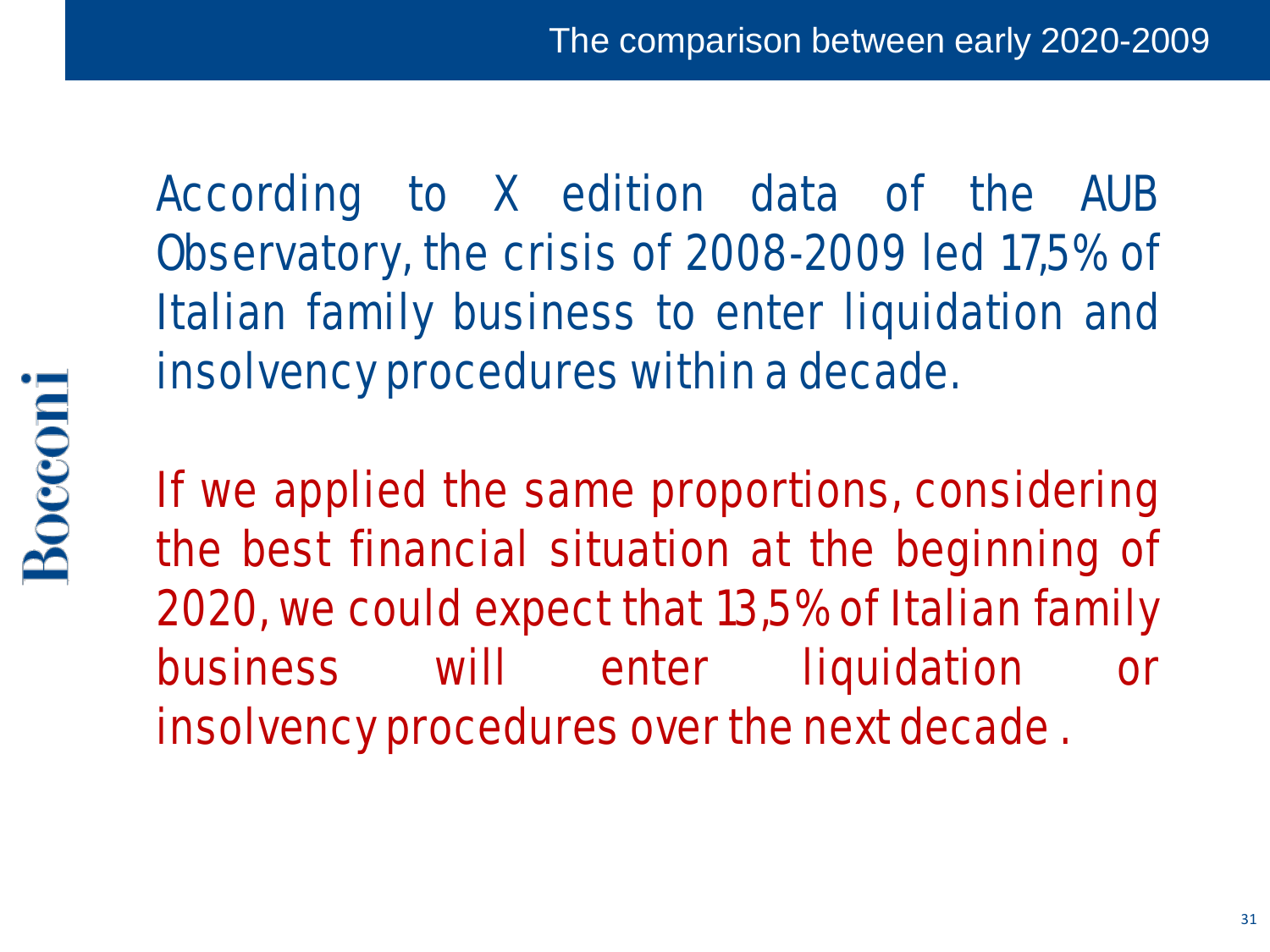According to Outlook IMF, the crisis of 2020 is having an impact on Italian and international GDP of double proportions. If the recovery of the next few years would not be better than that of the past decade, we can estimate that about 25% of Italian family businesses could enter liquidation or insolvency procedures over the next decade



**GDP GROWTH – ANNUAL PERCENTAGE CHANGE\***

Boccom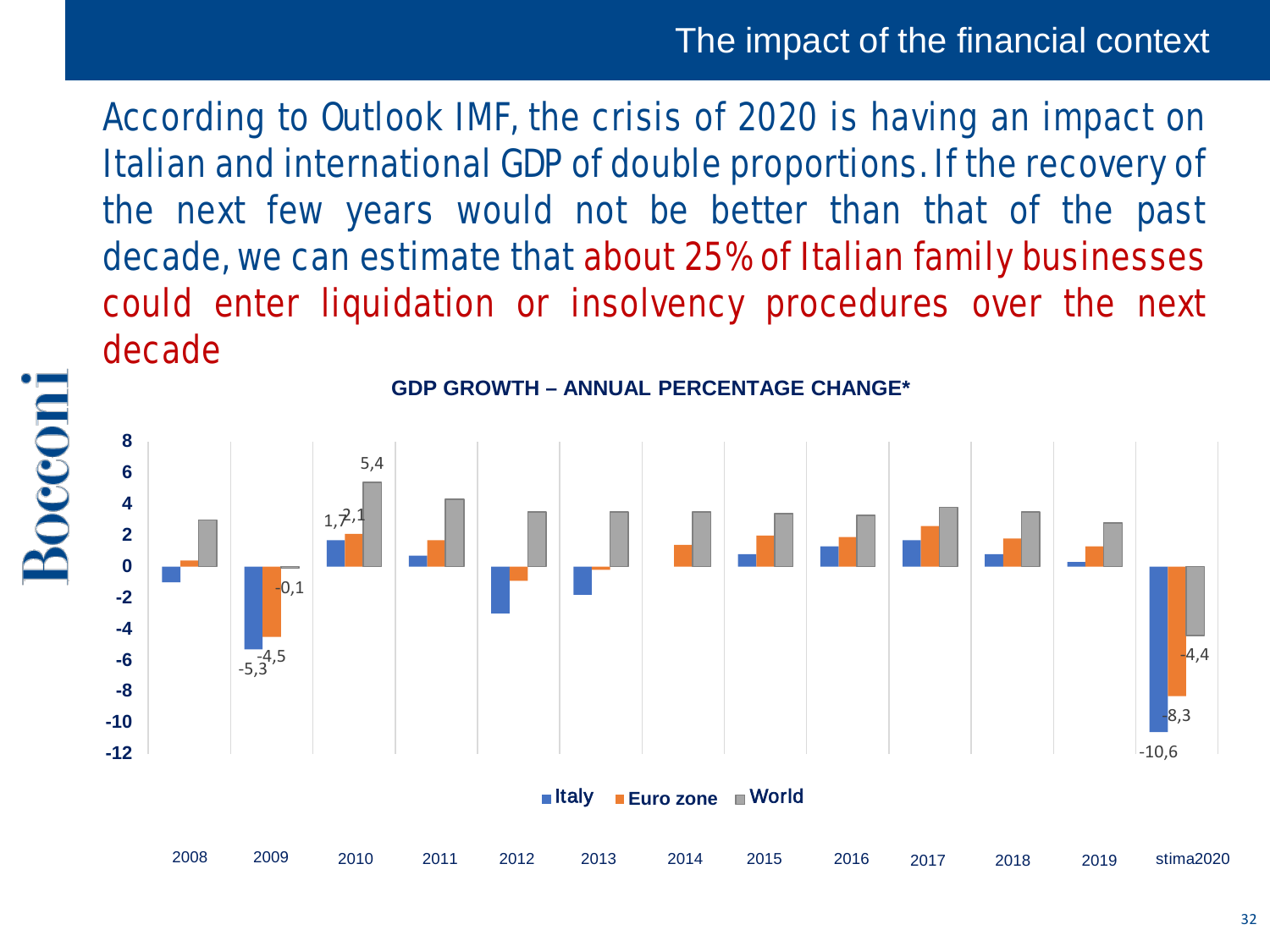# Bocconi

# The impact of economic and financial structure on Italian family firms' performance

# (in collaboration with FSI)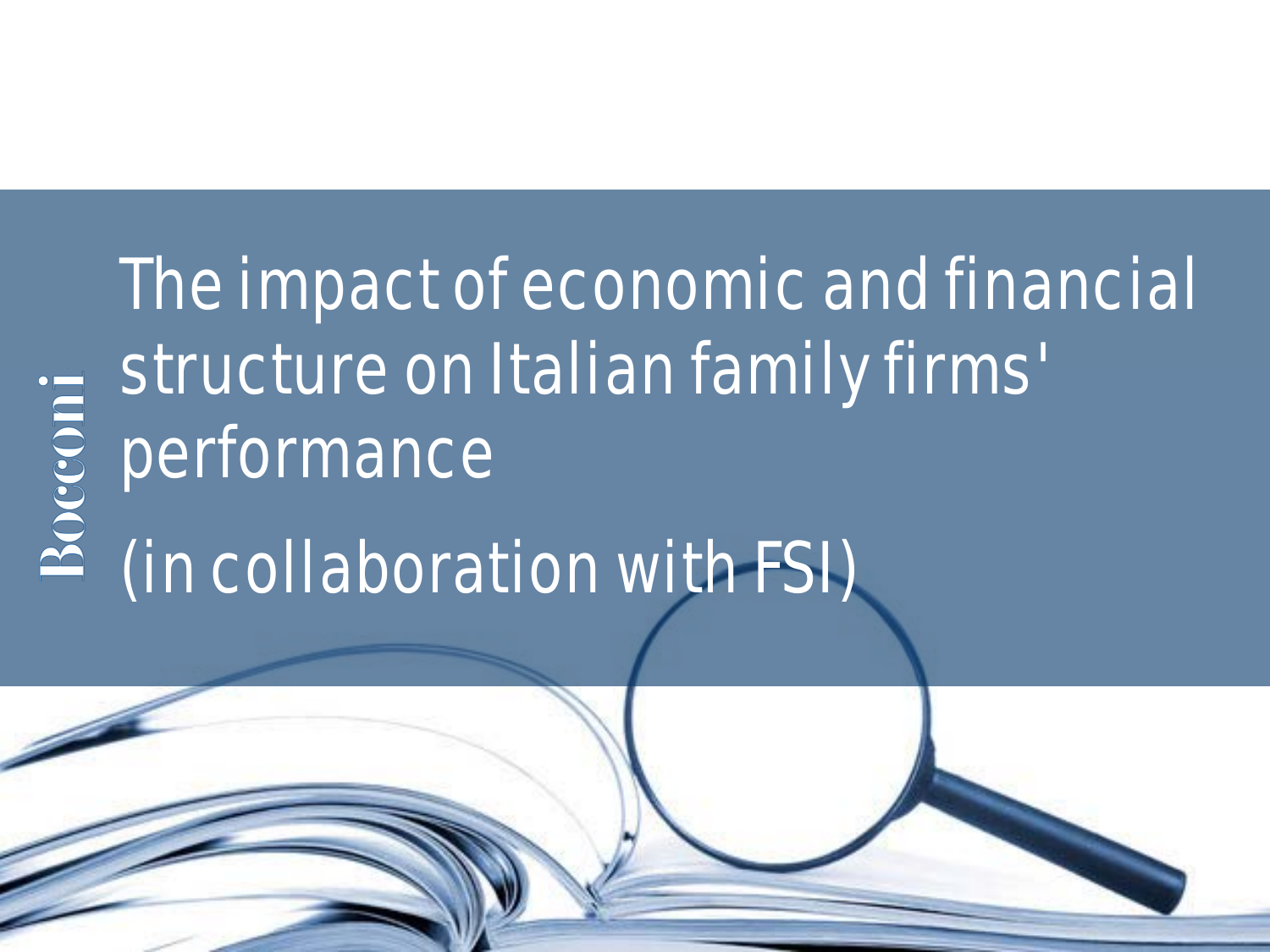# The economic and financial structure of the companies has long represented one of the main issue in the debate on the entrepreneurial system of our country and beyond



What factors define the choice of funding sources? What are the consequences of the financial structure on the growth and profitability of companies?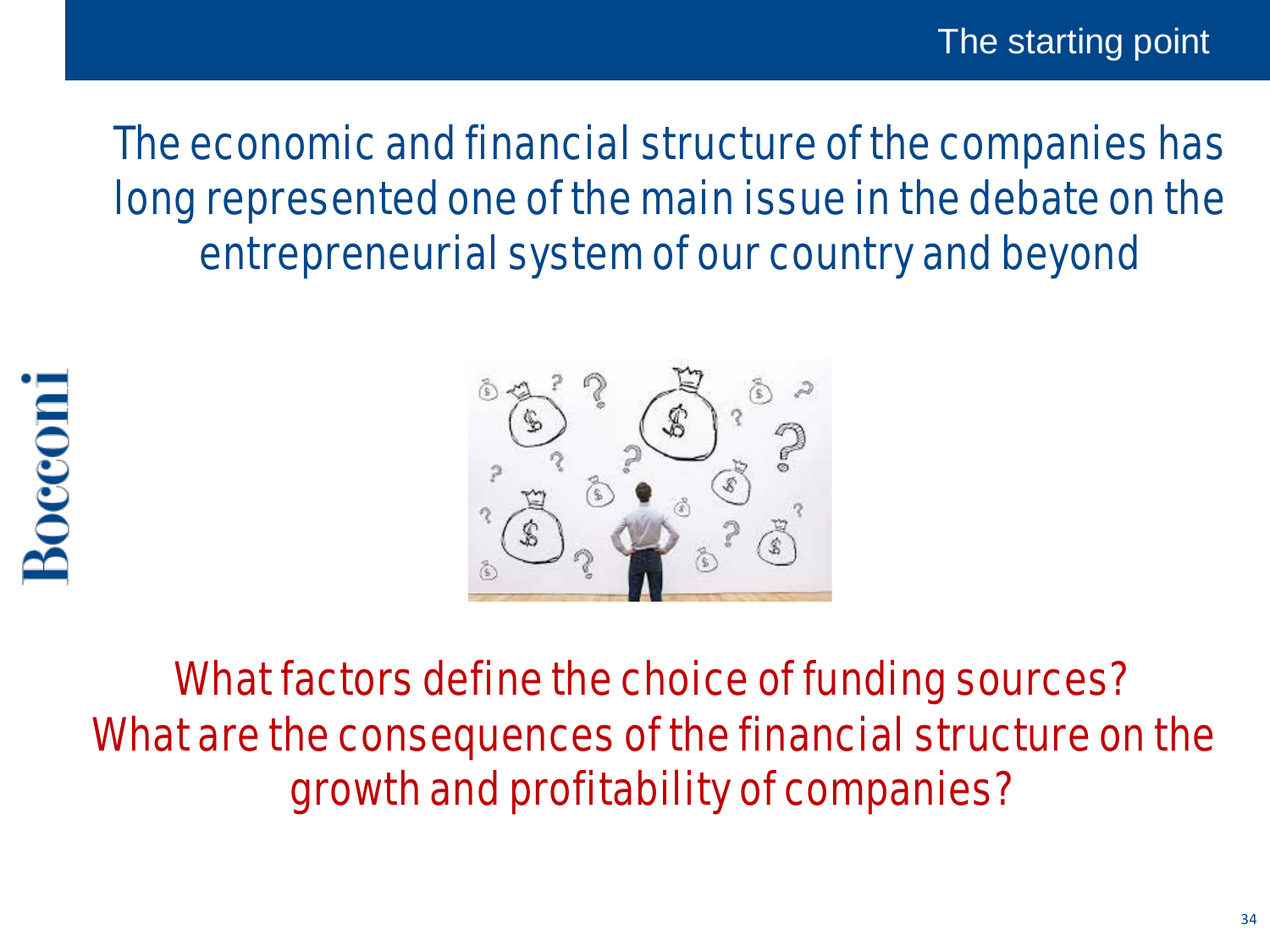The research aims at verifying whether and to what extent a greater use of debt capital compared to equity can somehow limit investment projects, containing the development of the Italian companies







- Revenue growth
- •Fixed asset growth
- Net asset growth
- ROA
- EBITDA margin
- EBITDA growth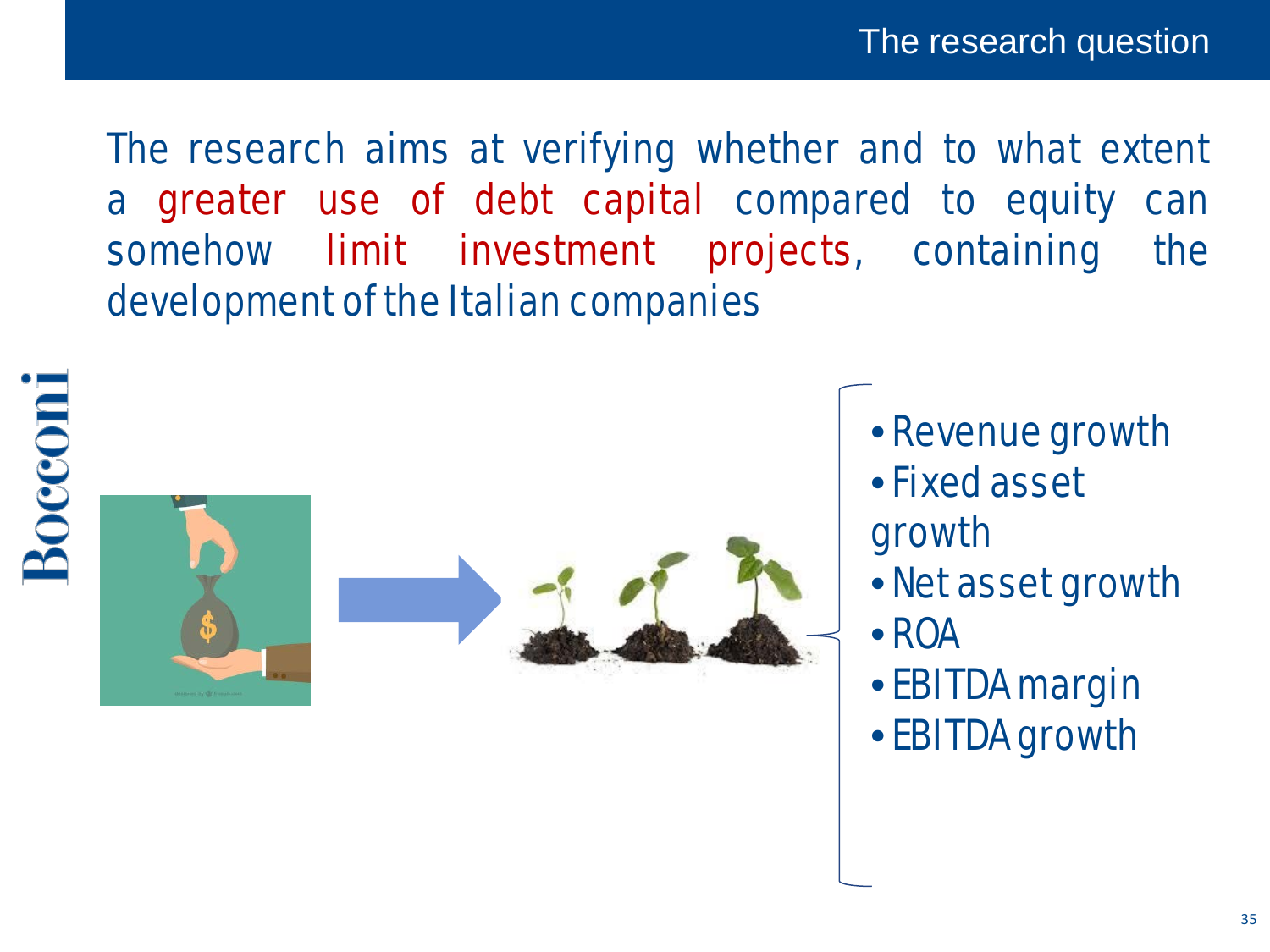Companies with a higher gearing ratio exhibit lower levels of growth and profitability in subsequent years than companies with lower debt.

An increase of 1 unit in the NFP/EBITDA ratio reduces the annual average of the following performance indicators in the subsequent 5 years by the percentages indicated below:

| <b>Dependent variable</b><br>(average 2014-2018) | <b>Annual</b><br><b>revenues</b><br>growth rate | <b>ROA</b> | <b>Total fixed</b><br>assets annual<br>growth rate | <b>EBITDA</b><br>margin | <b>EBITDA</b><br><b>Annual</b><br>growth rate | <b>Net asset</b><br>annual<br>growth rate |
|--------------------------------------------------|-------------------------------------------------|------------|----------------------------------------------------|-------------------------|-----------------------------------------------|-------------------------------------------|
|                                                  |                                                 |            |                                                    |                         |                                               |                                           |
| <b>PFN / EBITDA 2014 *</b>                       | $-1,5%$                                         | $-6,0%$    | $-1,7%$                                            | $-9,5%$                 | $-2,6%$                                       | $-1,9%$                                   |
| P value **                                       | ***                                             | $***$      | ***                                                | ***                     | $\ast$                                        | ***                                       |

*\* NFP: Payables to banks + Payables to other landers – Cash (Source: Aida). Companies with negative EBITDA were excluded.*

\*\* Values indicate high significance (\*\*\*) if the p value is <.01, medium significance (\*\*) if the p value is <.05, discrete significance *(\*) if the p value is <.1).*

A regression analysis was performed with the OLS model and the following control variables: i) company age; 2) company size; 3) profitability (ROA). Dummies variables have also been added to check by year, sector (considering the first 2 digits of the *Ateco 2007 code) and region.*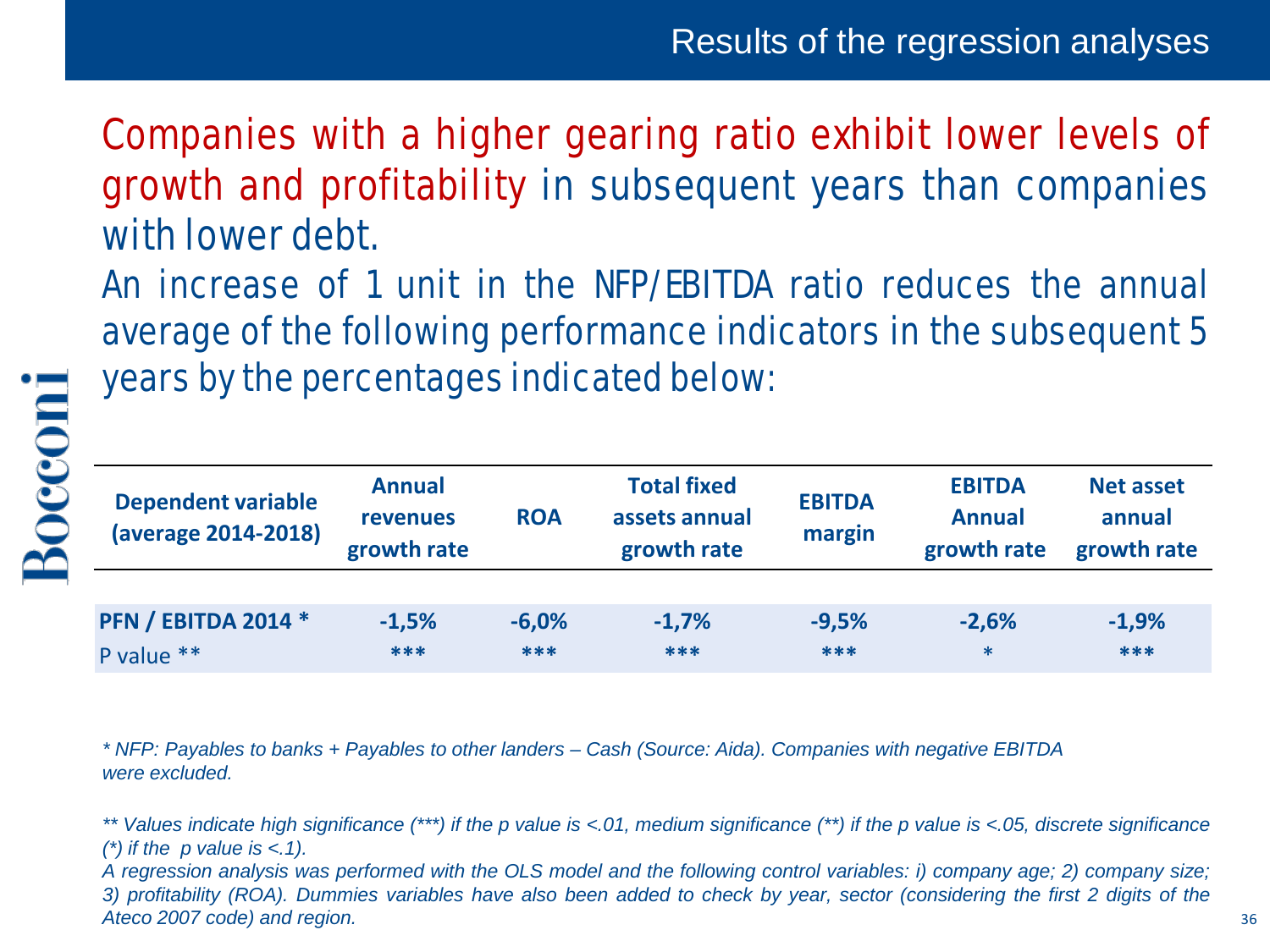An increase in the debt level is associated with lower performance in subsequent years, even for companies with a lower starting level of debt.

The higher the starting level of debt, the higher the negative impact on growth and profitability indicators of the increase in debt.

Implication for companies: developing an «equity culture» to overcome the challenge of dimensional growth

**Bocconi** 

- An equity culture is linked to choices to open up the equity capital, to the distribution of dividends, to choices of governance and management
- Companies with a more strong financial structure are those able to achieve higher level of profitable growth in the mid-long term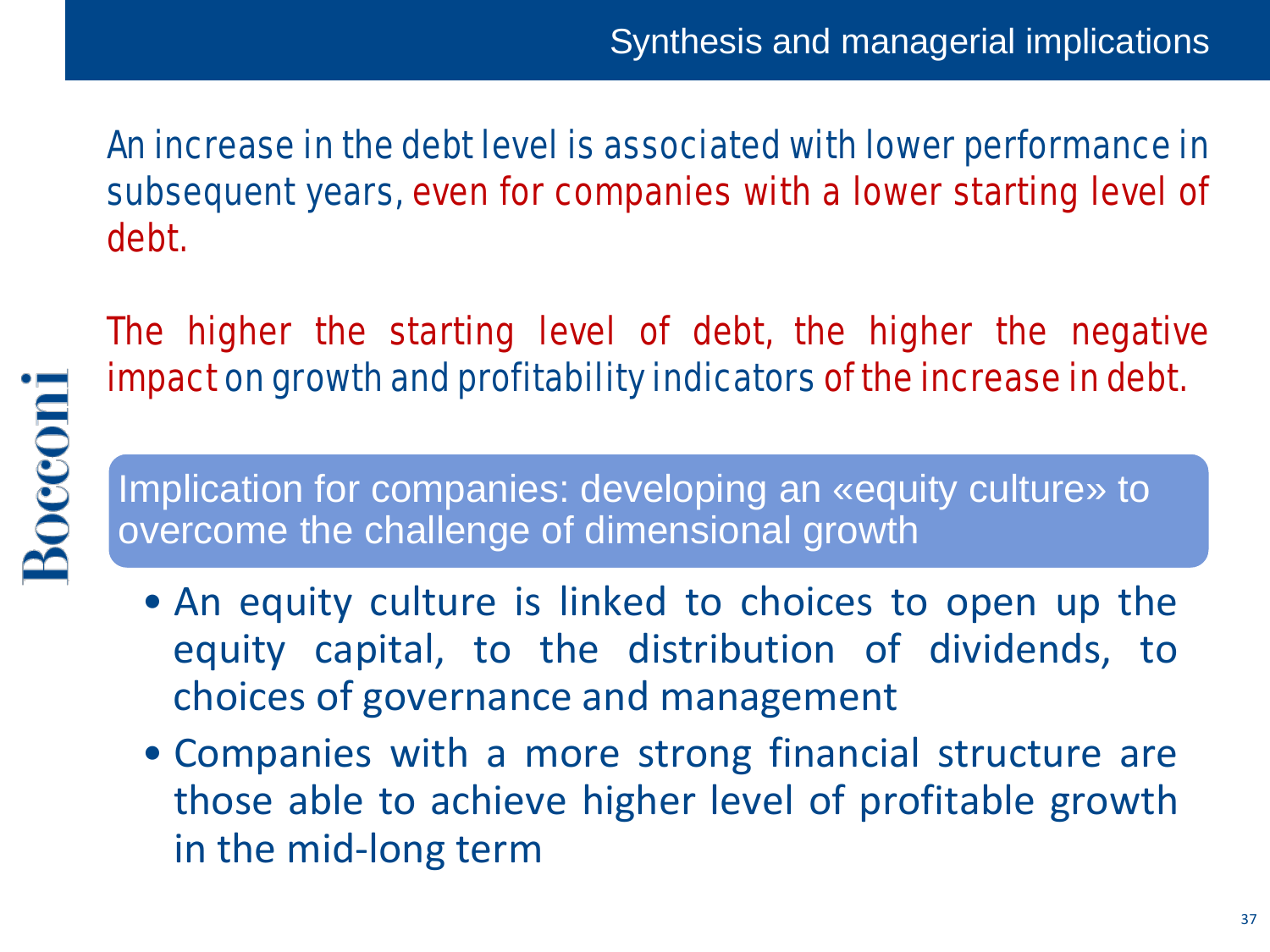# The reaction of listed companies throughout 2020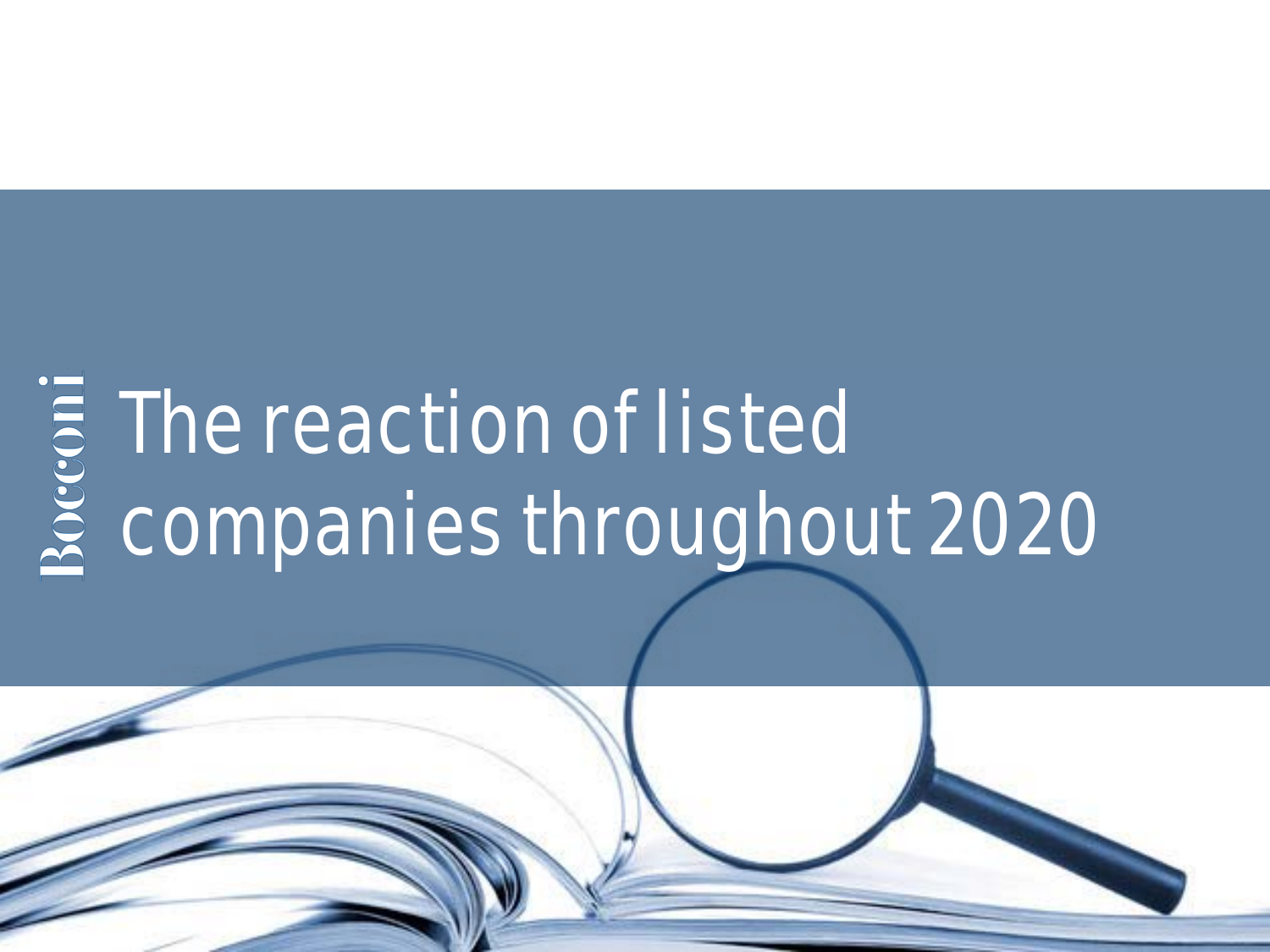# The analysis of stock market prices from January 1st to December 31in 2020, shows that family firms recorded a 22.3% higher stock performance than non family firms \*

| Dependent variable: Cumulative abnormal returns |            |            |            |            |            |            |  |
|-------------------------------------------------|------------|------------|------------|------------|------------|------------|--|
|                                                 | (1)        | (2)        | (3)        | (4)        | (5)        | (6)        |  |
| <b>Family firms</b>                             | 13.60      | 15.91*     | 17.34**    | 16.93**    | $18.20**$  | $22.26**$  |  |
|                                                 | (8.504)    | (8.312)    | (8.461)    | (8.489)    | (8.933)    | (8.611)    |  |
| Ln (sales revenues)<br>$\ast\ast$               |            | 2.528*     | $2.629*$   | $2.656*$   | 2.782*     | $2.981**$  |  |
|                                                 |            | (1.476)    | (1.398)    | (1.419)    | (1.438)    | (1.413)    |  |
| Age of company                                  |            |            | $-0.0989$  | $-0.0972$  | $-0.0845$  | $-0.0367$  |  |
|                                                 |            |            | (0.0891)   | (0.0891)   | (0.0936)   | (0.0986)   |  |
| $ROE$ **                                        |            |            |            | 1.427      | 1.594      | 1.328      |  |
|                                                 |            |            |            | (1.094)    | (1.167)    | (1.179)    |  |
| Debt ratio **                                   |            |            |            |            | $-10.05$   | $-16.95$   |  |
|                                                 |            |            |            |            |            |            |  |
|                                                 |            |            |            |            | (12.47)    | (11.51)    |  |
| Stock segment                                   | <b>YES</b> | <b>YES</b> | <b>YES</b> | <b>YES</b> | <b>YES</b> | <b>YES</b> |  |
| Sector                                          | <b>YES</b> | <b>YES</b> | <b>YES</b> | <b>YES</b> | <b>YES</b> | <b>YES</b> |  |
| Region                                          | NO         | NO         | NO         | NO         | NO         | <b>YES</b> |  |
| Numerosity                                      | 351        | 351        | 351        | 351        | 351        | 351        |  |

Bocconi

(\*) The analysis was carried out with an OLS regression model by calculating the CAPM-adjusted cumulative daily returns ("cumulative abnormal returns") from January 1st to December 31st 2020. The beta CAPM were estimated using the daily returns from January 2017 to December 2019 and using the FTSE-All Shares as market index. The result was also confirmed with a Difference-in-difference (DiD) regression model using the analysis of CAPM-adjusted daily returns ("abnormal return") in the same period of time (January 1st - December 31st, 2020) (\*\*) Accounting data as at 31.12.2019 (source: Aida)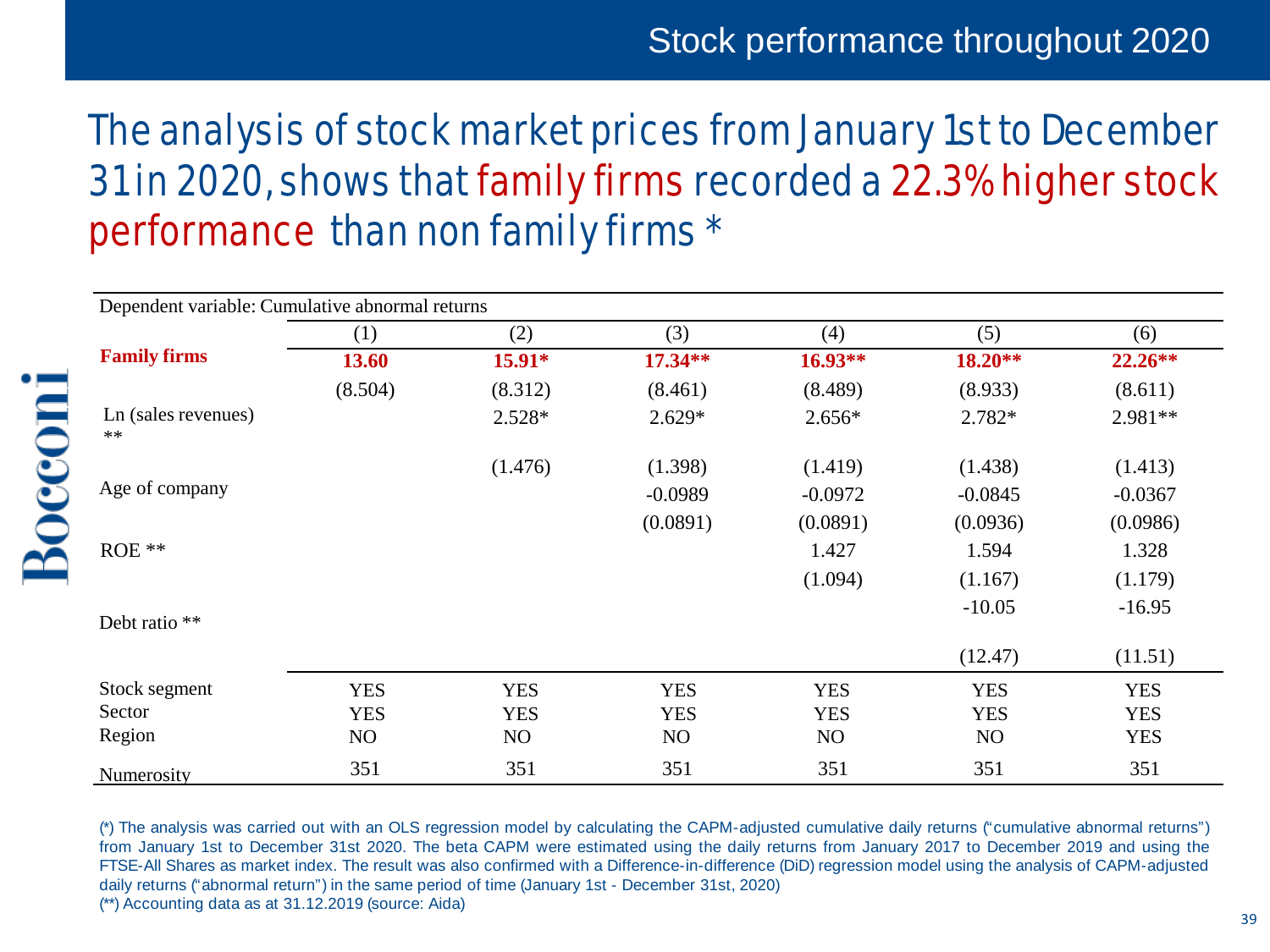# **Tasso di crescita dei ricavi**

#### **Employee growth rate dipendenti Revenue growth rate Employee growth rate**



For the calculation, the data of the first half of 2020 were considered (Source: Datastream). A regression analysis was performed with the OLS model and the following control variables i) company age; 2) company size; 3) debt; 4) year (firm year dummies); 4) sector (firm year industry) considering the first *three digits of the Nace code; 5) region of the company; 6) Stock segment.*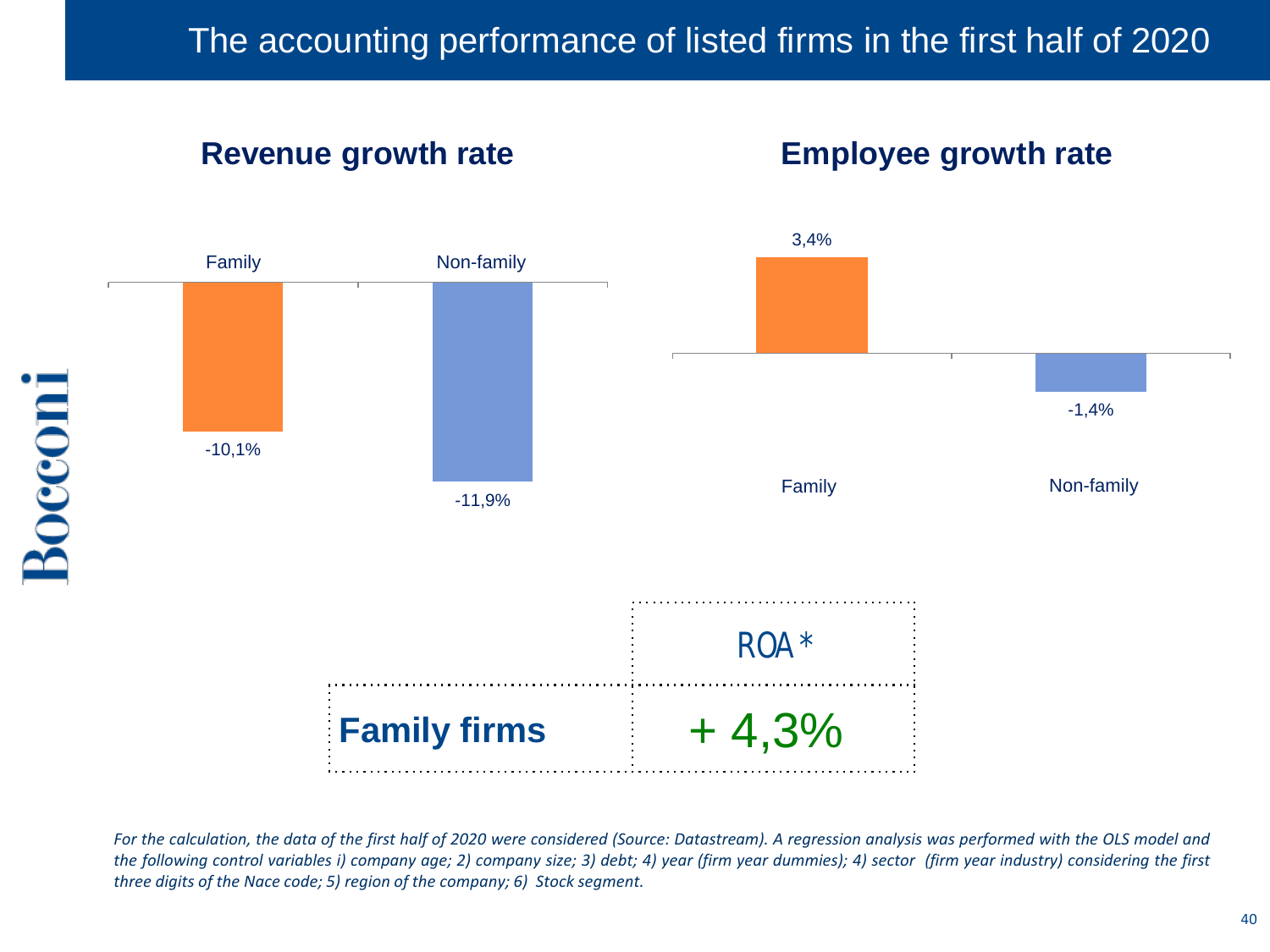#### The NFP/Equity ratio

# Between the beginning of 2020 and June 30 2020, the NFP/Equity ratio worsened, albeit to a not (yet?) high extent.

|                | PFN*/EQUITY ratio* * | 30.06.2019 |       | 31.12.2019 |       | 30.06.2020 |       |
|----------------|----------------------|------------|-------|------------|-------|------------|-------|
|                |                      | <b>NF</b>  | F     | <b>NF</b>  | F     | <b>NF</b>  | F     |
| <b>Bocconi</b> | < 0                  | 13,7%      | 17,8% | 16,4%      | 21,4% | 17,1%      | 18,3% |
|                | $0 - 3$              | 79,5%      | 76,7% | 78,1%      | 74,6% | 77,1%      | 74,1% |
|                | $4 - 5$              | 4,1%       | 3,0%  | 2,7%       | 2,5%  | 1,4%       | 4,6%  |
|                | > 5                  | 2,7%       | 2,5%  | 2,7%       | 1,5%  | 4,3%       | 3,0%  |

(\*) NFP : Payables to banks + Payables to other lenders - Cash (Source: Aida).

(\*\*) PFN / Equity ratio = NFP / Net Assets (Source: Aida). The calculation basis is made up only by company with positive Equity.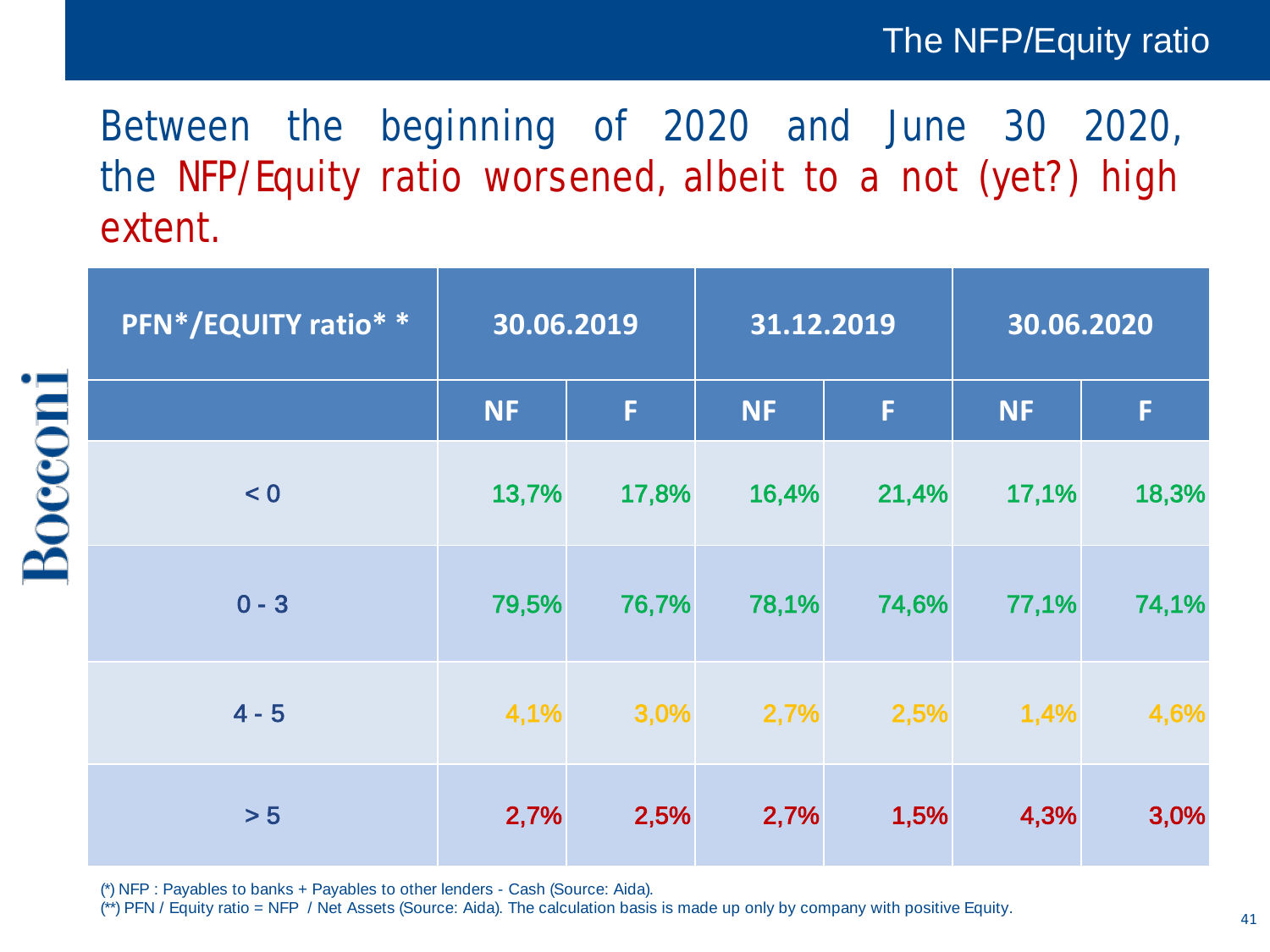### The reaction to the Covid-19

Excluding banks and insurance companies, 310 listed companies (224 family businesses and 86 non-family businesses) were analysed monitoring the reaction to Covid-19 on the basis of the following indicators:













SECURITY **E-COMMERCE**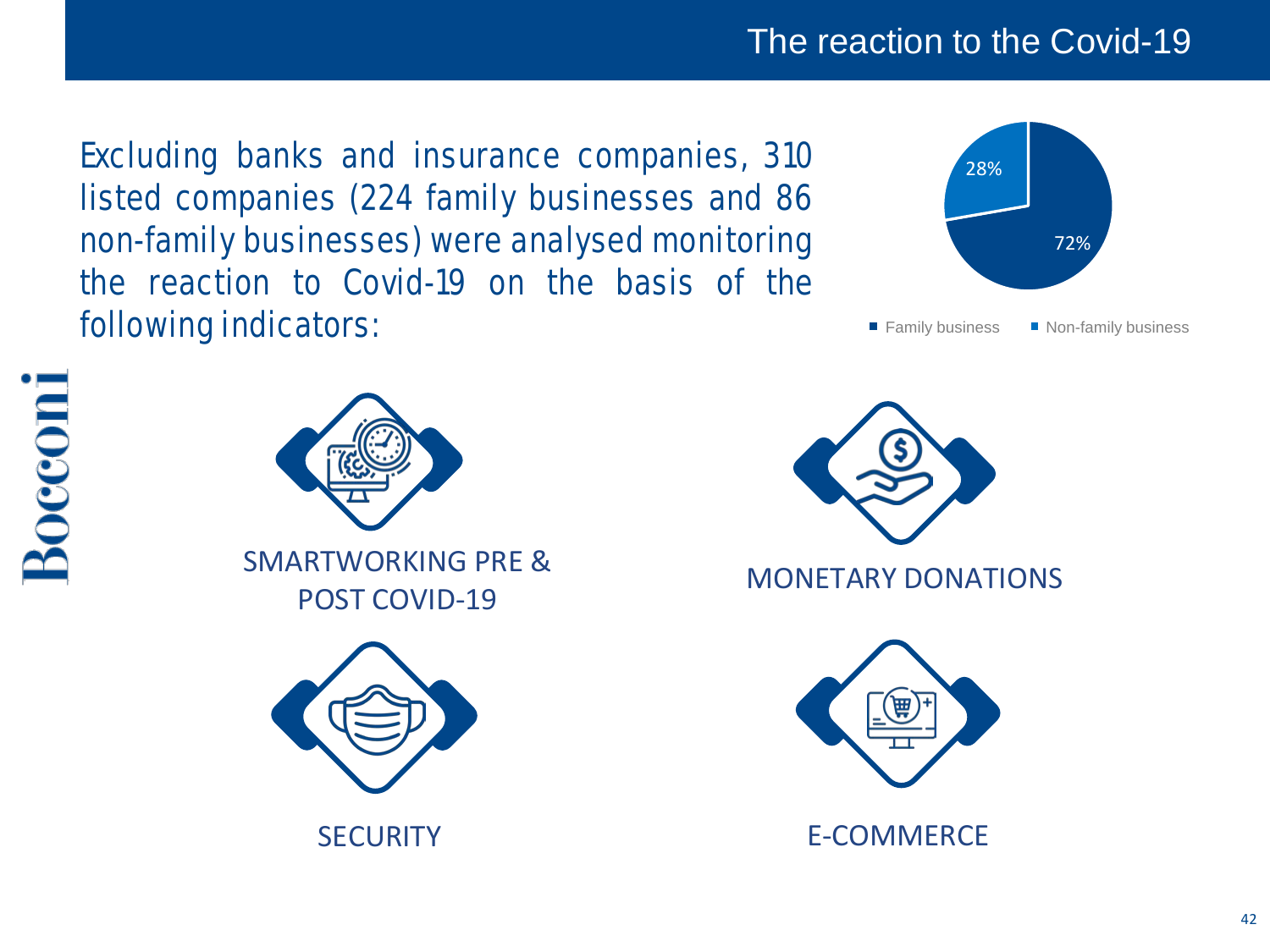The diffusion of the smart-working

Less than 1 out of 3 companies declared they had already used smart-working as a agile form of work before the outbreak of the pandemic 29%



Family businesses, which started with a lower diffusion of the smart-working use (25% vs 43%), reached 85% (against 93% of non-family businesses). Even if they show some delays in terms of work organization, they have shown a higher capacity to react

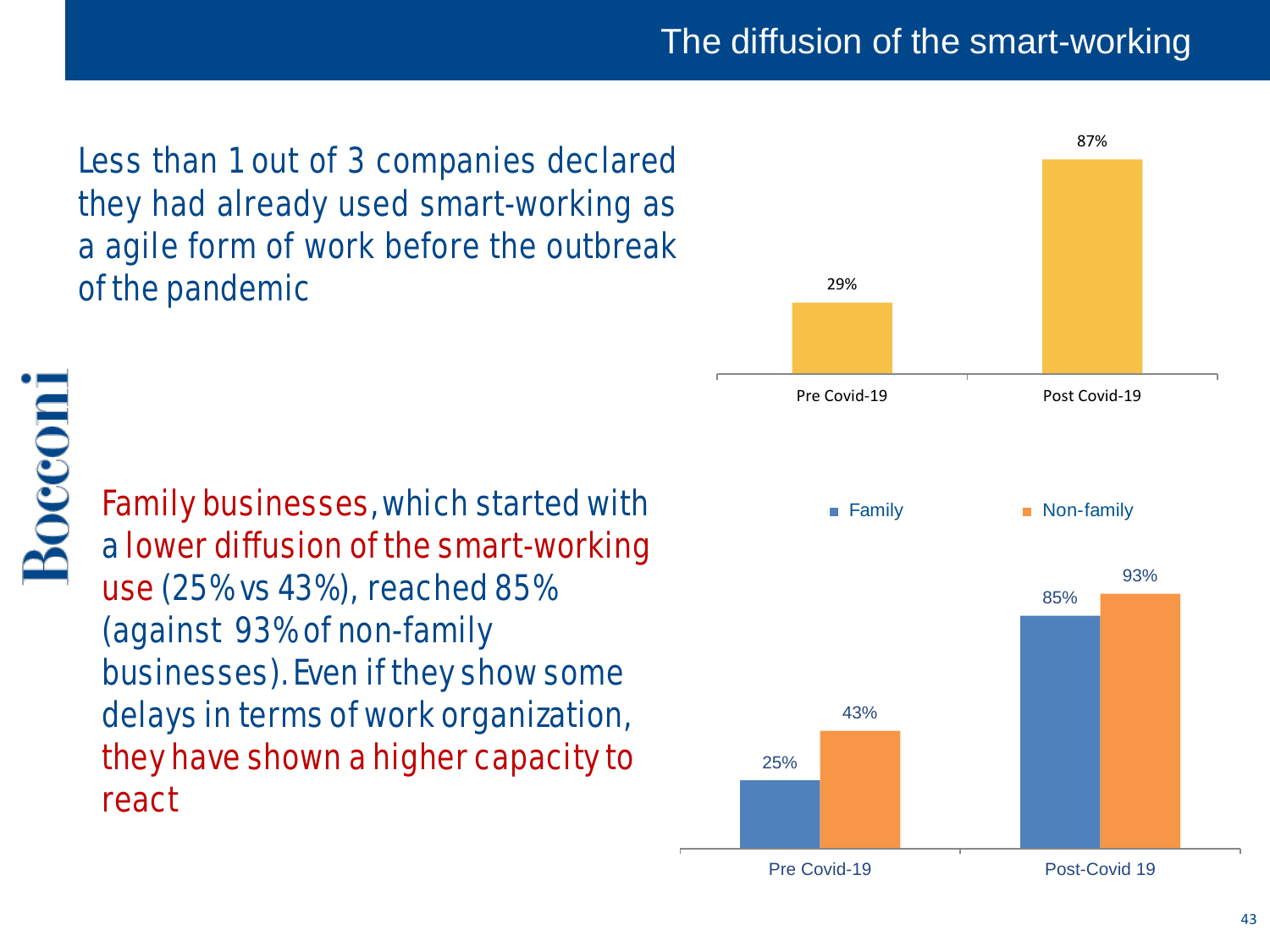### About 1/3 of the companies (96 out of 310) made monetary donations for a "declared" amount of about 100 million euros

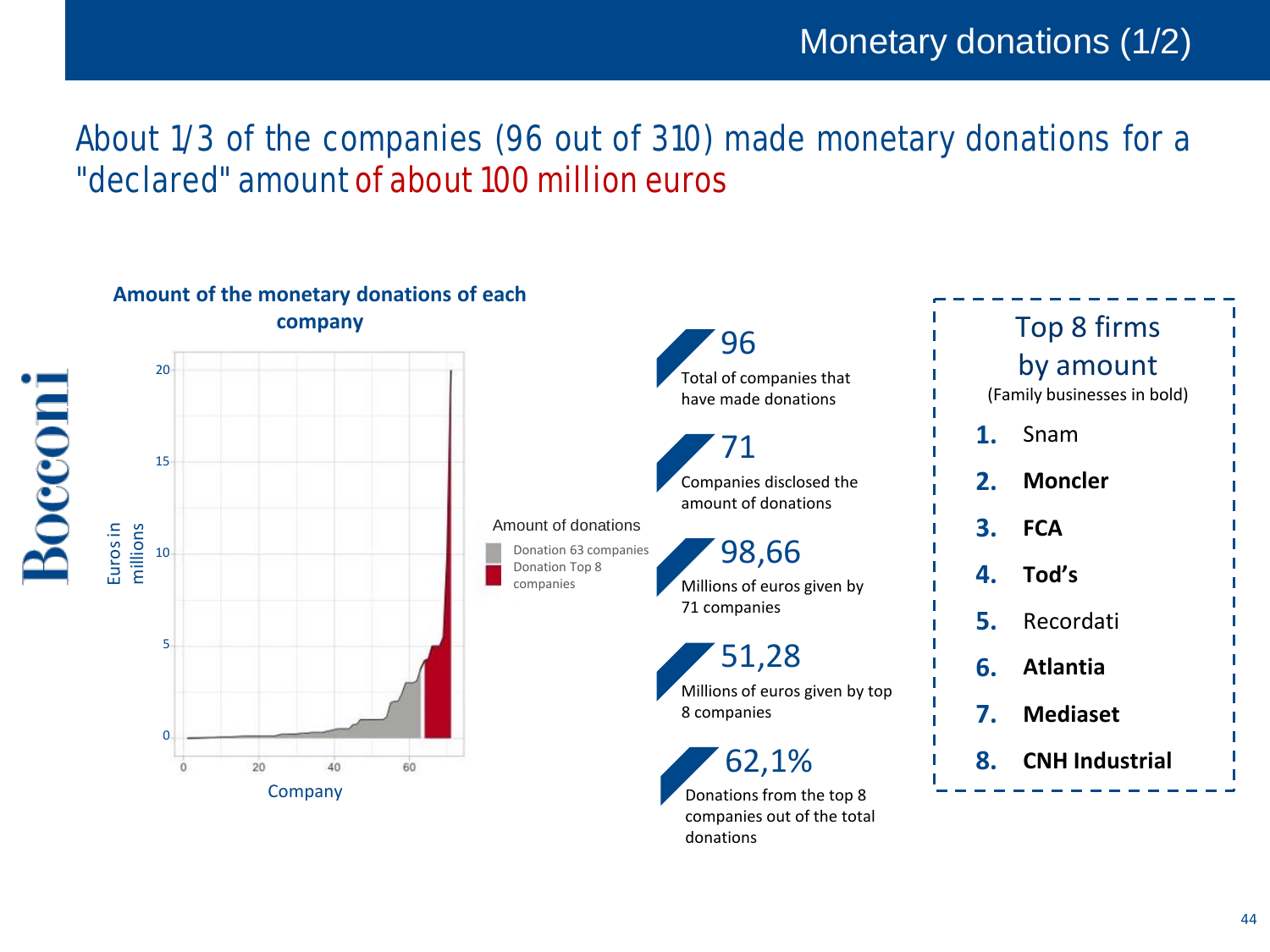Monetary donations (2/2)

37%

29%

A smaller percentage of family businesses made monetary donations, but about 2/3 of the total amount of donations was made by family businesses \*





(\*) The data are calculated on the 71 companies that declared the amount of the donation (out of the total 96 donor companies).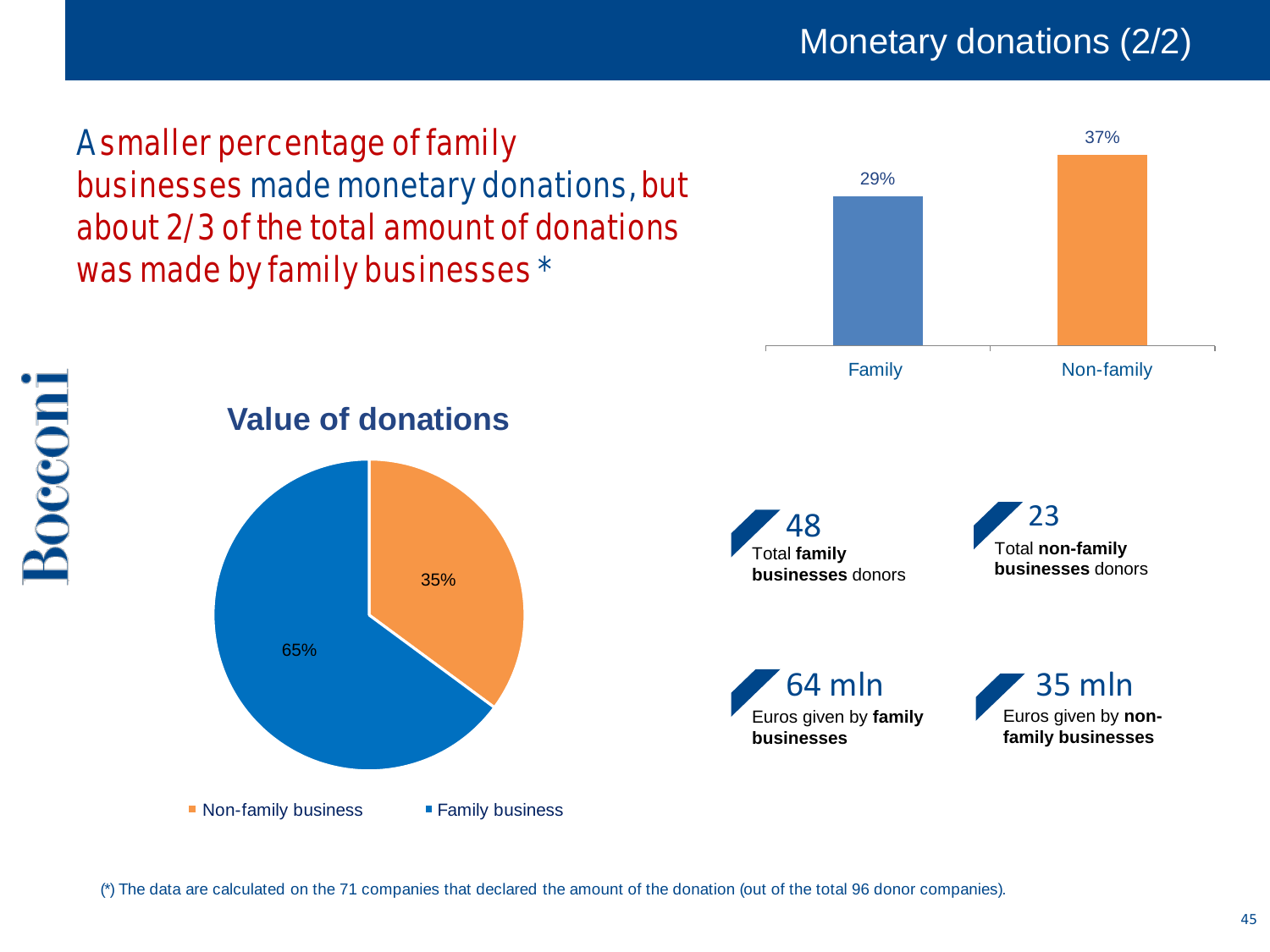### The top 8 companies by total amount of the donation \*

|                                            |    | <b>Family businesses</b> |  |                               |    | <b>Non-family businesses</b> |
|--------------------------------------------|----|--------------------------|--|-------------------------------|----|------------------------------|
| ₩<br><b>MONCLER</b>                        |    | 1. Moncler               |  | snam<br>///                   |    | 1. Snam                      |
| <b>FCA</b><br>FIAT CHRYSLER AUTOMORILES    |    | 2. FCA                   |  | RECORDATI                     |    | 2. Recordati                 |
| <b>A</b> TOD'S                             | 3. | Tod's                    |  | TELECOM                       |    | <b>3.</b> Telecom Italia     |
| Atlantia                                   |    | 4. Atlantia              |  | $\epsilon$ <sub>i</sub> a 2 a |    | <b>4.</b> A2A                |
| <b>O AMEDIASET</b>                         |    | 5. Mediaset              |  | nexi                          |    | 5. Nexi                      |
|                                            |    | 6. CNH Industrial        |  | <b><i>OSICIT</i></b>          | 6. | <b>Sicit Group</b>           |
| <b>ITALMOBILIARE</b><br>INVESTMENT HOLDING | 7. | Italiamobiliare          |  | <b>COVIVIO</b>                |    | 7. Covivio                   |
| ERG                                        | 8. | <b>ERG</b>               |  |                               | 8. | Avio                         |

(\*) The data relates to the 71 companies that declared the amount of the donation (out of the total 96 that made donations).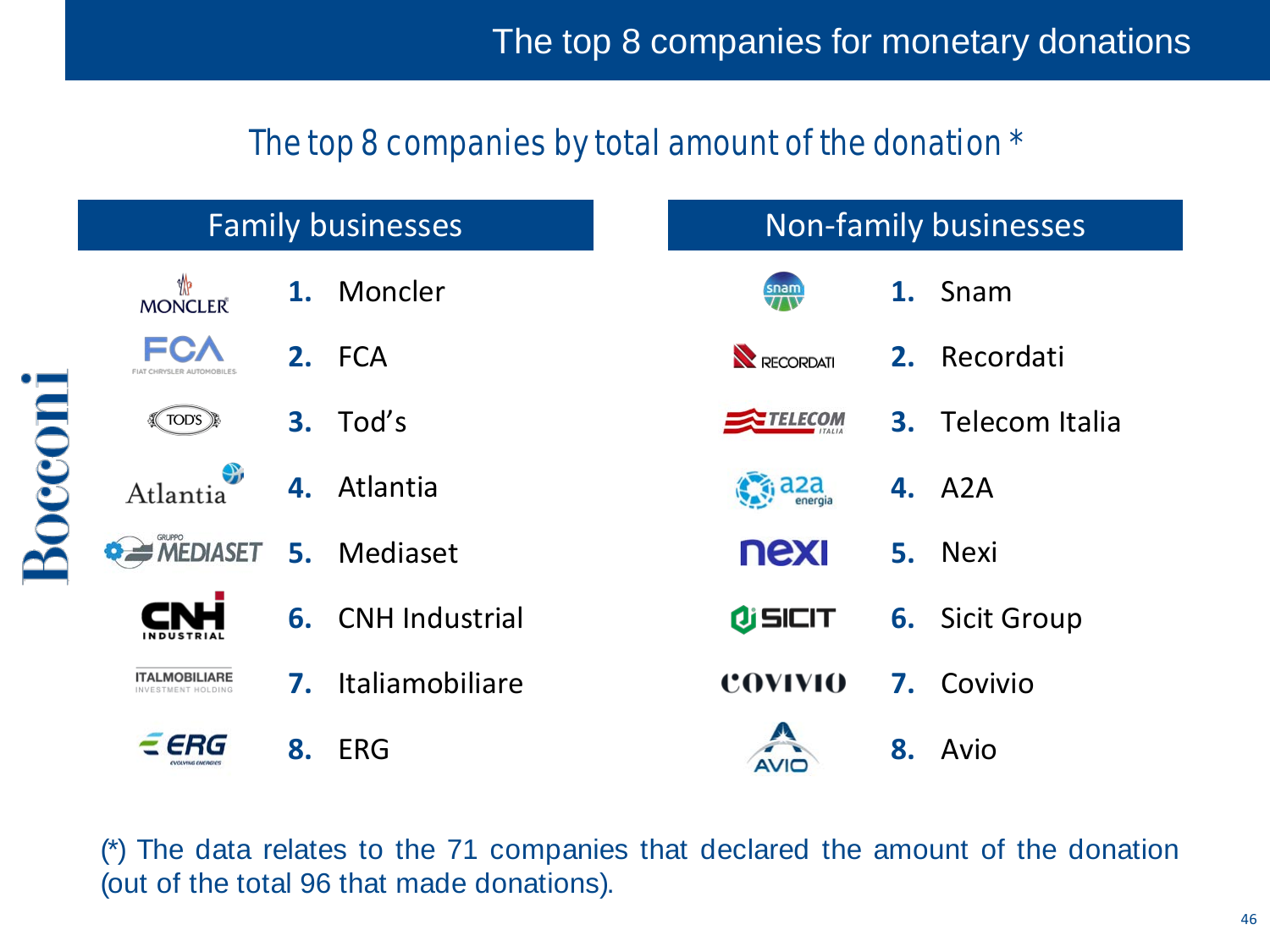### Corporate security and e-commerce

There is a strong similarity between family and non-family business both with reference to the security protocols put in place to ensure business continuity ...

Companies with additional security protocols



Bocconi





… and with reference to the percentage of companies equipped with e-commerce platforms (B2B or B2C) before or during the months following the outbreak of the pandemic